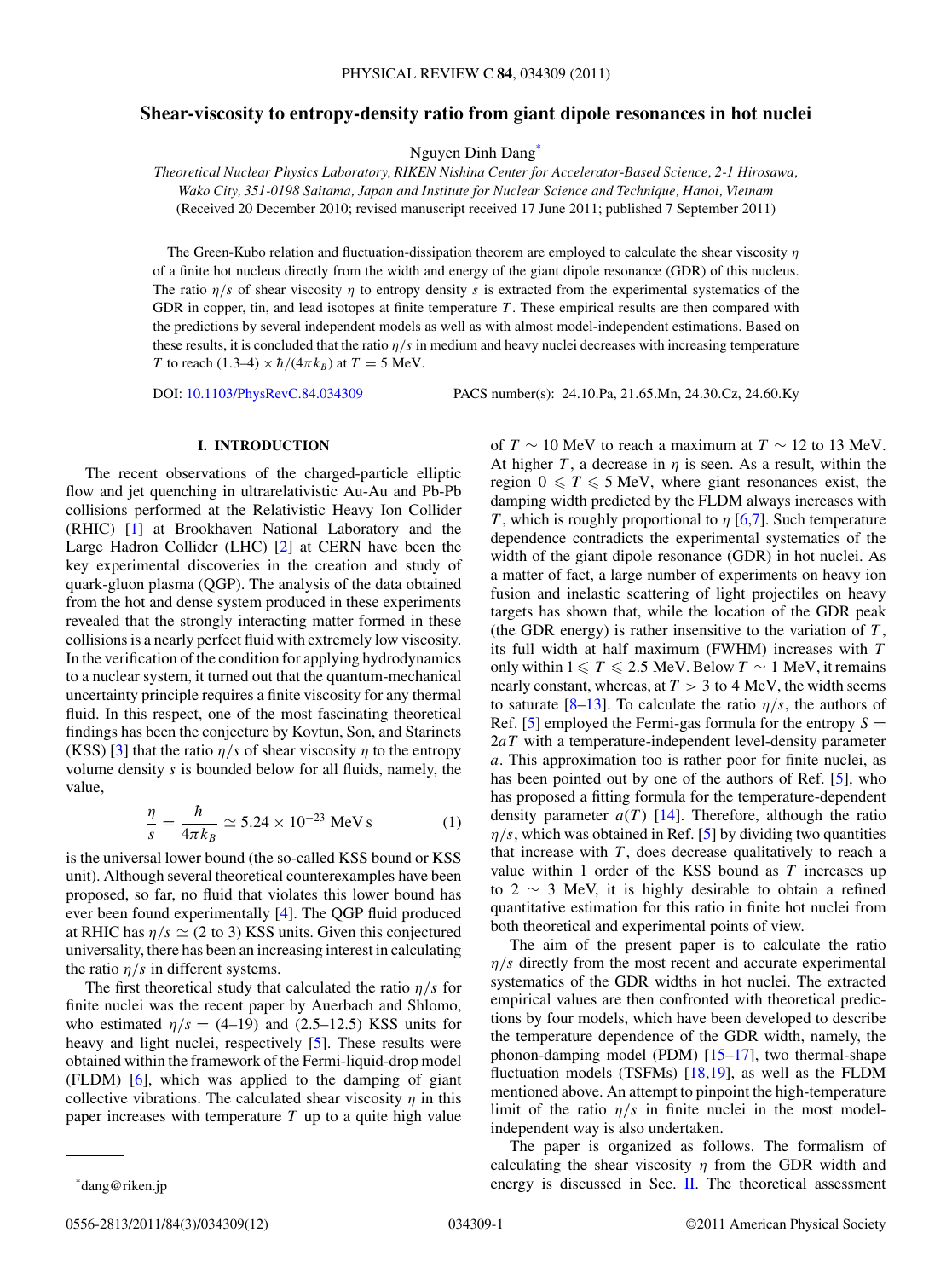<span id="page-1-0"></span>for the entropy density is given in Sec. [III.](#page-5-0) The analysis of numerical results is presented in Sec. [IV.](#page-6-0) The paper is summarized in the last section, where conclusions are drawn.

### **II. SHEAR VISCOSITY**

### **A. Shear viscosity at zero temperature**

The increase in widths of nuclear giant resonances by decreasing the mass number suggests that the damping mechanism of collective vibrations might qualitatively be similar to that of a viscous fluid, where damping of sound waves under the influence of viscosity increases as the system volume decreases [\[20\]](#page-11-0). From the viewpoint of collective theories, one of the fundamental explanations for the giant resonance damping remains the friction term (i.e., viscosity) of the neutron and proton fluids [\[7\]](#page-10-0). A quantitative description of the dissipative behavior requires an interparticle collision term to be included into the equation of motion for the one-body density matrix. For example, the nuclear-fluid-dynamics approach incorporated a collision term in the Landau-Vlasov equation to derive the momentum conservation, which includes three terms similar to the stress tensor, the shear modulus, and the dissipative component of the momentum flux tensor, respectively [\[6\]](#page-10-0). The latter resembles the viscous term in the macroscopic Navier-Stokes equation and is proportional to the damping coefficient of collective motion in the regime of rare collisions (zero-sound regime). Viscosity has also been employed to describe the decay of collective excitations in the context of nuclear fission in the 1970s [\[21\]](#page-11-0).

In the microscopic description, the (quantal) width  $\Gamma$ <sub>Q</sub>(0) of giant resonances at *T* = 0 (∼4 to 5 MeV in medium and heavy nuclei) consists of the Landau width  $\Gamma^{LD}$ , the spreading width  $\Gamma^{\downarrow}$ , and the escape width  $\Gamma^{\uparrow}$ . The Landau width  $\Gamma^{LD}$  is essentially the variance  $\sigma = \sqrt{\langle E^2 \rangle - \langle E \rangle^2}$  of the distribution of particle-hole (*ph*) states, which form the giant resonance. The spreading width  $\Gamma^{\downarrow}$  is caused by coupling of  $1p1h$ states to more complicated configurations, first of all, the 2*p*2*h* ones, whereas, the escape width  $\Gamma$ <sup> $\uparrow$ </sup> arises because of coupling to the continuum causing the direct particle decay into hole states of the residual nucleus. In medium and heavy nuclei,  $\Gamma^{LD}$  and  $\Gamma^{\uparrow}$  only account for a small fraction of the total width  $\Gamma$ <sub>Q</sub>(0). The major contribution is given by  $\Gamma^{\downarrow}$ . In light nuclei,  $\Gamma^{\uparrow}$  gives a dominant contribution, whereas,  $\Gamma^{LD}$  is also mainly apparent. Within the semiclassical approaches, such as the Landau-Vlasov kinetic theory [\[22\]](#page-11-0) or phenomenological approaches to nuclear friction [\[23\]](#page-11-0),  $\Gamma^{LD}$  corresponds to the collisionless damping or one-body dissipation (long-mean-free path), whereas,  $\Gamma^{\downarrow}$  comes from the collision damping or two-body dissipation (short-mean-free path). In the hydrodynamic theory of collective motion, which is based on a short-mean-free path, the dissipative effects are usually bulk phenomena caused by the viscous shearing stresses between adjacent layers of fluid. The microscopic mechanism of this energy dissipation resides in the coupling of 1*p*1*h* configurations to 2*p*2*h* ones, which causes the spreading width  $\Gamma^{\downarrow}$  of giant resonances. This is how the shear viscosity is related to the damping of collective motion due to two-body interaction between nucleons in nuclei or molecules of a fluid.

The one-body dissipation (long-mean-free path) has been introduced based on the argument that the nucleon mean-free path is long compared to the nuclear radius. It arises primarily from the collisions of nucleons with the moving nuclear surface rather than with each other (the wall formula) [\[24\]](#page-11-0). Although neither the wall formula nor the ordinary two-body viscosity can correctly describe the experimental widths of giant resonances, the predictions by the two-body viscosity (short-mean-free path) are much closer to the experimental data [\[25\]](#page-11-0). As for the fission-fragment kinetic energies, the results obtained on the basis of one-body dissipation agree with the experimental values equally well as those predicted by twobody viscosity [\[26\]](#page-11-0). The evidence shows that a comprehensive view of the damping of giant resonances is likely a sum of one- and two-body contributions. This is consistent with the microscopic picture, where the one-body dissipation is described within the random-phase approximation (RPA), whereas, the two-body dissipation is taken into account by coupling the 1*p*1*h* states obtained within the RPA to 2*p*2*h* configurations or collective phonon beyond the RPA.

The discussion above indicates an uncertainty in extracting the value  $\eta(0)$  of the shear viscosity  $\eta(T)$  at  $T = 0$ , given different dissipation mechanisms. In Ref. [\[7\]](#page-10-0), the two-body viscosity was employed under the assumption of a rigid nuclear boundary to fit the data of isovector and isoscalar giant resonances at  $T = 0$ . A value  $\eta(0) \simeq 1u \simeq 0.016$  TP (terapoise) has been found, where  $u = 10^{-23}$  MeV s fm<sup>-3</sup>. The analysis of nuclear fission data based on the two-body collisions  $\lceil 26 \rceil$  gives  $\eta(0)$  in the range of  $(0.6-1.2)u$ , or (0.01–0.02) TP, under the assumption that scission occurs at zero radius of the neck rupture. A later paper [\[27\]](#page-11-0) assumed a finite radius for the neck rupture and found larger *η*(0) = (1*.*1–2*.*5)*u* or (0.02–0.04) TP. The authors of Ref. [\[25\]](#page-11-0) adopted  $\eta(0) \simeq (1.9 \pm 0.6)u$ , or  $0.03 \pm 0.01$  TP, to calculate the widths of giant resonances for nuclei with deformable surfaces under the assumption of incompressible irrotational small-amplitude nuclear flow. The predicted theoretical widths are three times larger than the experimental values within the one-body dissipation mechanism based on the wall formula. For a modified one-body dissipation, the calculated widths are smaller than the experimental ones. In Ref. [\[28\]](#page-11-0), the same authors calculated the fission-fragment kinetic energies using two-body viscosity in a similar way as that of Ref. [\[25\]](#page-11-0) but with a modified potential. They found that the value  $\eta(0)$  = 0*.*936*u* (0*.*015 TP) satisfactorily reproduces the experimental data. This value is very close to that obtained in Ref. [\[7\]](#page-10-0). The authors of Ref. [\[29\]](#page-11-0) pointed out that anomaly large values of  $\eta(0)$ , in the range of  $(2-25)u$ , must be used to obtain a simultaneous description of the variances of mass distributions and multiplicities of prescission particles on the basis of both one- and two-body dissipations. The strong disagreement between the largest value  $\eta(0) = 25u$  obtained in this case and those given in other references mentioned above sheds doubt on the possibility of consistently describing the mass-energy distribution and prescission-particle multiplicity.

In the present paper, the value  $\eta(0) = 1u$ , extracted in Ref. [\[7\]](#page-10-0), is adopted as a parameter in combination with the lower and upper bounds, equal to 0*.*6*u* and 1*.*2*u*, respectively, obtained in Ref. [\[26\]](#page-11-0) and applied here as error bars. The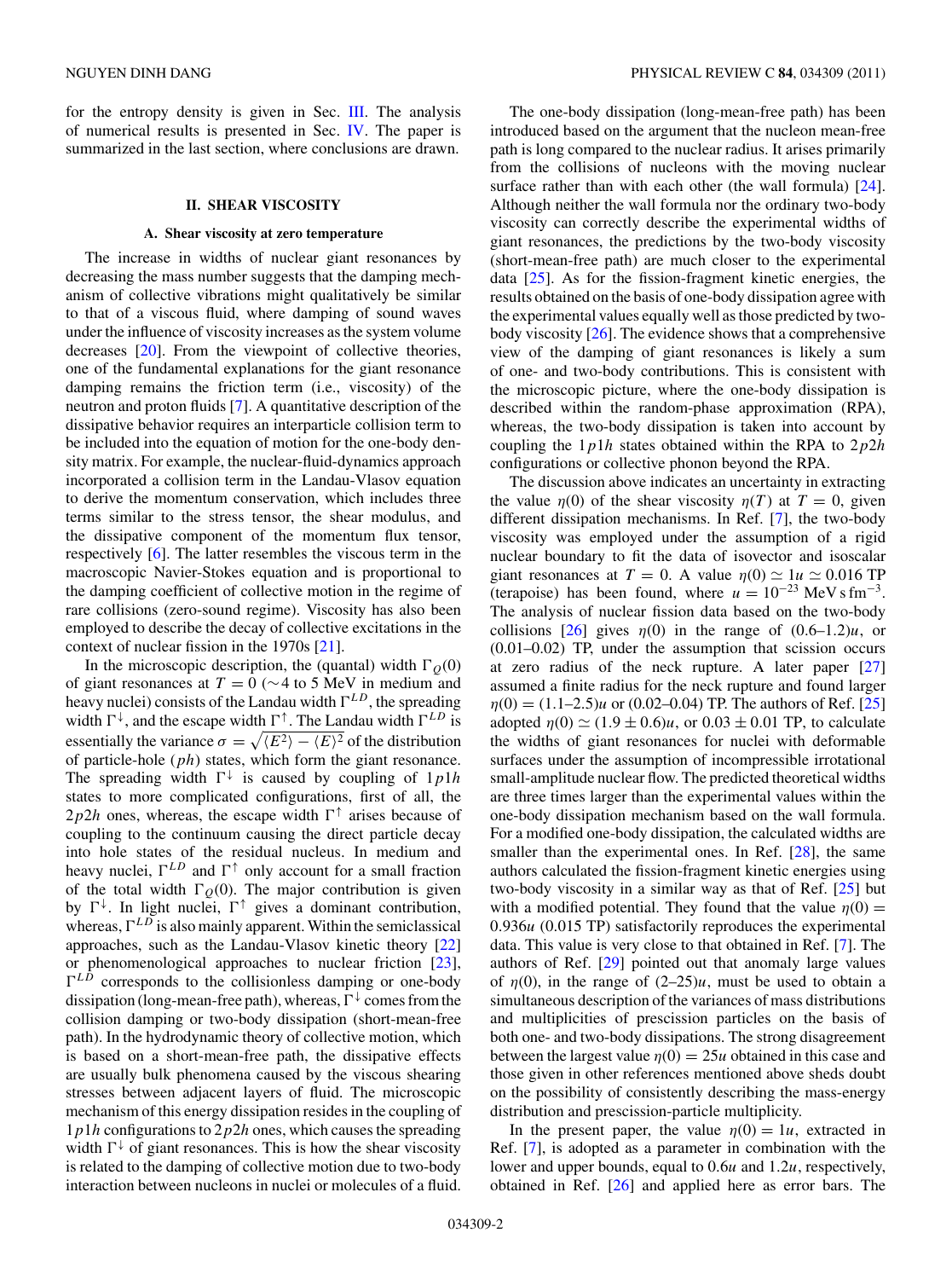<span id="page-2-0"></span>justification of this choice is based on two reasons. The first one is that the present paper considers the evolution of  $\eta(T)$ as a function of *T* based on the GDR in hot-heavy (spherical or weakly deformed) nuclei. At  $T = 0$ , it should naturally be equal to  $\eta(0)$  extracted from fitting the ground-state GDR (i.e.,  $T = 0$ ) in Ref. [\[7\]](#page-10-0). Moreover, according to Ref. [\[30\]](#page-11-0), compact nuclei favor the two-body viscosity, whereas, the onset of one-body dissipation is seen only in fissioning nuclei when the necking in starts, which leads to a strong increase in the friction coefficient. This is also in line with the previously mentioned small contribution of  $\Gamma^{LD}$  and  $\Gamma^{\uparrow}$  in heavy nuclei. The second reason is that the present paper attempts to see how low the ratio *η/s* can go with increasing *T* or how the KSS limit is fulfilled in hot nuclei. The lowest value of *η*(0) found in the above-mentioned estimations is  $\eta(0) = 0.6u$  [\[26\]](#page-11-0). The same lower bound has also been adopted in Ref. [\[5\]](#page-10-0) to calculate  $\eta(T)$  within the FLDM, where the upper bound varies within the range of  $(1.9 \pm 0.6)u$ , i.e., the same as used in Ref. [\[25\]](#page-11-0). As mentioned above, these large upper bounds fail to reproduce the giant resonance width.

## **B. Theoretical description of temperature dependence of shear viscosity**  $\eta(T)$

With these cautions regarding the selected values  $\eta(0)$ , one now proceeds to study the evolution of  $\eta(T)$  as a function of *T* . The energy dissipation, which is a characteristic of a nonequilibrium or local thermodynamic equilibrium state (such as electrical conductivity, heat diffusion, shear viscosity,...) is related to fluctuations in statistical equilibrium or global thermodynamics equilibrium (such as thermal noise of electric and heat currents, collective vibrations,*...*) by means of the fluctuation-dissipation theorem (FDT) [\[31,32\]](#page-11-0). This is realized by making use of the Green-Kubo formula [\[33\]](#page-11-0), which is an exact expression for the linear transport coefficient of any system at a given temperature *T* and density  $\rho$  in terms of the time dependence of equilibrium fluctuations in the conjugate flux. The Green-Kubo formula expresses the shear viscosity  $\eta(T)$  in terms of the correlation function of the shear stress tensors  $T_{xy}(t, \mathbf{x})$  as

$$
\eta(T) = \lim_{\omega \to 0} \frac{1}{2\omega} \int dt \, dx \, e^{i\omega t} \langle [T_{xy}(t, \mathbf{x}), T_{xy}(0, 0)] \rangle, \quad (2)
$$

where the average  $\langle \cdots \rangle$  is carried out within an equilibrium statistical ensemble, such as the grand canonical ensemble in the present paper. From the FDT, it follows that the integrated expression divided by 2*ω* on the right-hand side of Eq. (2) is proportional to the absorption cross section  $\sigma(\omega, T)$ . Therefore, the following identity holds:

$$
\eta(T) = \lim_{\omega \to 0} \frac{1}{2\omega i} [G_A(\omega) - G_R(\omega)]
$$
  
= 
$$
- \lim_{\omega \to 0} \frac{\text{Im } G_R(\omega)}{\omega} = \lim_{\omega \to 0} \frac{\sigma(\omega, T)}{C},
$$
 (3)

where  $G_A(\omega)$  and  $G_R(\omega)$  are the advanced and retarded Green functions, respectively, with  $G_R(\omega) =$  $-i \int dt \, d\mathbf{x} \, e^{i\omega t} \theta(t) \langle [T_{xy}(t, \mathbf{x}), T_{xy}(0, 0)] \rangle$  and  $G_A(\omega) =$  $G_R(\omega)^*$ . This relation has been employed in the anti-de

Sitter/conformal field theory correspondence to derive the KSS conjecture [\[3\]](#page-10-0), where *C* is equal to  $16\pi G$  with *G* as the ten-dimensional gravitational constant. In Refs. [\[3,](#page-10-0)[34\]](#page-11-0), it has been shown that the graviton absorption cross section  $\sigma(\omega)$ , used on the right-hand side of Eq. (3), must not vanish in the zero-frequency limit ( $\omega \rightarrow 0$ ) for nonextremal black branes, and is actually equal to the area of horizon so that one can use  $\sigma(0)$  to obtain the shear viscosity of the hot supersymmetric Yang-Mills plasma. That Eqs. (2) and (3) indeed contain one-body dissipation has been shown, e.g., by the authors of Ref. [\[35\]](#page-11-0), who derived the wall formula [\[24\]](#page-11-0) as the small-frequency limit of the FDT.

In finite nuclei, the GDR photoabsorption cross section is quantum mechanically described by the Breit-Wigner distribution from the Breit-Wigner's theory of damping [\[36\]](#page-11-0),

$$
\sigma_{\text{GDR}}(\omega) = \sigma_{\text{GDR}}^{\text{int}} f^{\text{BW}}(\omega, E_{\text{GDR}}, \Gamma),
$$
  

$$
f^{\text{BW}}(\omega, E_{\text{GDR}}, \Gamma) = \frac{1}{\pi} \frac{\Gamma/2}{[(\omega - E_{\text{GDR}})^2 + (\Gamma/2)^2]},
$$
(4)

where  $\sigma_{\text{GDR}}^{\text{int}} = (1 + k) \times \text{TRK}$  is the GDR integrated cross section with the Thomas-Reiche-Kuhn (TRK) sum rule TRK =  $60NZ/A$  (MeV mb),  $\Gamma$  is the FWHM of the GDR, and  $E_{GDR}$  is its energy. The enhancement factor  $k \approx 0.5{\text{-}}0.7$ represents the additional strength  $k \times \text{TRK}$  above the GDR and below the meson threshold at  $\sim$  140 MeV, which is usually attributed to the contribution caused by meson-exchange forces. By defining *C* as a normalization factor to reproduce the value  $\eta(0)$  at  $T = 0$  as

$$
C = \frac{\lim_{\omega \to 0} [\sigma_{\text{GDR}}(\omega, T = 0)]}{\eta(0)},
$$
\n(5)

and by inserting it as well as the right-hand side of Eq. (4) into that of Eq.  $(3)$ , one obtains the final expression for the shear viscosity at temperature *T* in the form

$$
\eta(T) = \eta(0) \frac{\Gamma(T)}{\Gamma(0)} \frac{E_{\text{GDR}}(0)^2 + [\Gamma(0)/2]^2}{E_{\text{GDR}}(T)^2 + [\Gamma(T)/2]^2}.
$$
 (6)

In principle, Eq.  $(6)$  is not limited to the GDR but can also be applied to calculate the temperature dependence of the transport coefficient in any transport process if its resonance scattering cross section is known. From Eq. (6), it is clear that, unlike the prediction by nuclear hydro-dynamic theories (e.g., Ref. [\[6\]](#page-10-0)),  $\eta(T)$  is not proportional to the GDR width  $\Gamma(T)$  but is an infinite geometric series of  $x(T) \equiv \Gamma(T)/[2E_{GDR}(T)]$ , namely,  $\eta(T) =$ *η*(0)[ $x(T)/x(0)$ ][1 +  $x^2(0)$ ]  $\sum_{n=0}^{\infty} (-)^n x^{2n}(T)$  [ $x(T) < 1$ ]. It is proportional to  $\Gamma(T)$  only in the limit of small damping  $(x \ll 1$ , the hydrodynamic regime), when Eq. (6) reduces to

$$
\eta(T) \simeq \eta(0) \frac{\Gamma(T)}{\Gamma(0)},\tag{7}
$$

under the assumption that  $E_{GDR}$  does not depend on  $T$ . This limit can be verified independently by using the Stokes law of sound attenuation *α*, according to which,  $\alpha = 2n\omega^2/(3\rho V^3)$ . Indeed, by using the relation  $\alpha = 2\Gamma(T)/v$ , one obtains  $\Gamma(T) = \eta(T)v\omega^2/(3\rho V^3)$ . By knowing  $\eta(0)$  and  $\Gamma(0)$ , one can determine  $v = 3\rho V^3 \Gamma(0)/[\eta(0)\omega^2]$ . By inserting this expression of *v* into that of  $\Gamma(T)$ , one recovers the limit (7).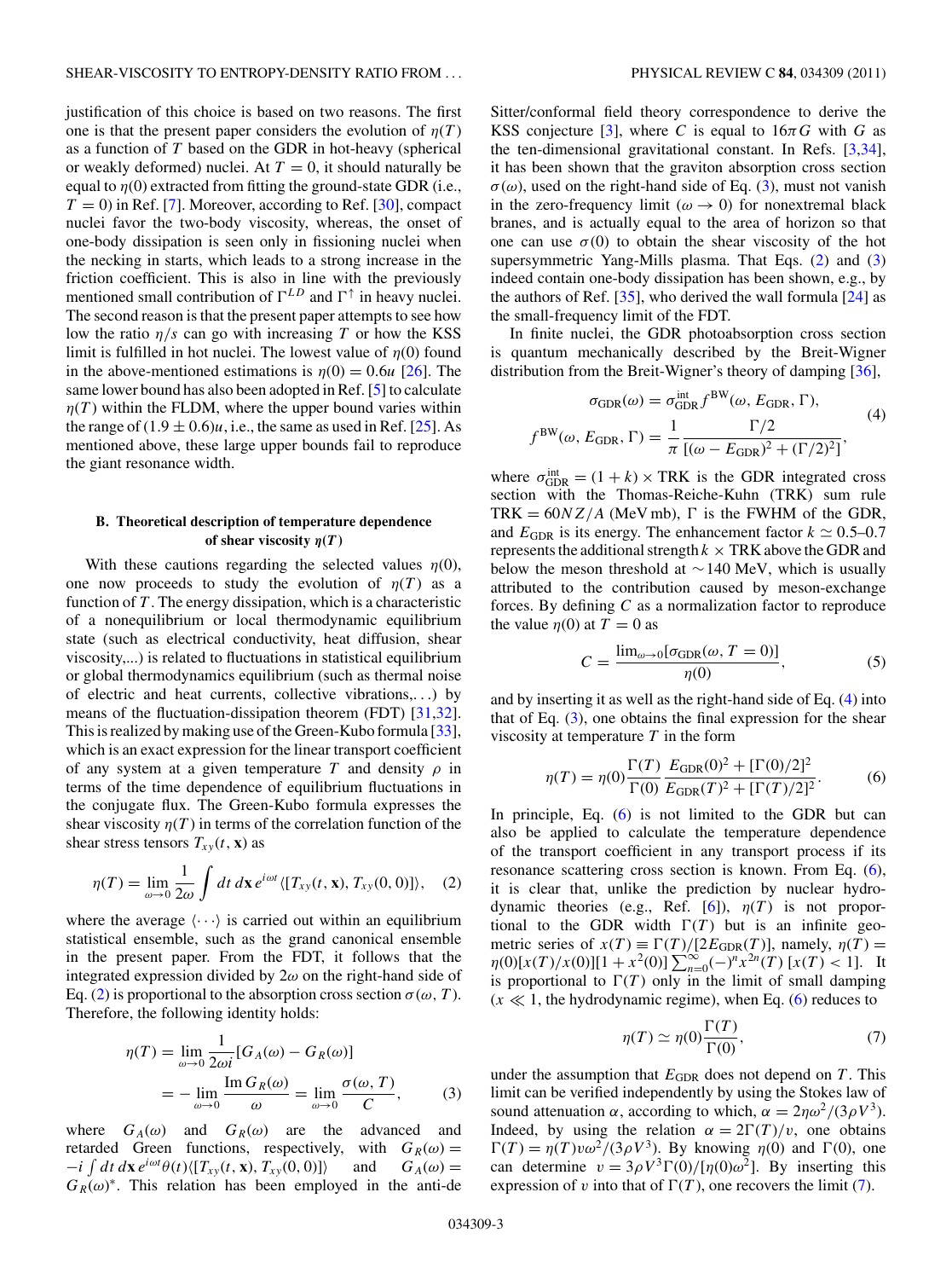<span id="page-3-0"></span>Because the GDR strength function in microscopic theories of the GDR damping is usually described with a single Breit-Wigner distribution or a superposition of them, in the present paper, Eq. [\(6\)](#page-2-0) will be used to calculate the shear viscosity within the PDM and TSFM. It is worth mentioning that definition [\(5\)](#page-2-0) avoids the necessity of requiring  $\sigma(0, T) \neq 0$ because even with  $\sigma(0, T) = 0$ , inserting Eq. [\(5\)](#page-2-0) into the right-hand side of Eq. [\(3\)](#page-2-0) yields the 0/0-type limit for  $\eta(T)$ (at  $\omega \rightarrow 0$ ), which can be finite. This is actually the case, which is discussed later in Sec.  $\text{HC}$ , when the Lorentz distribution is used instead of the Breit-Wigner one [\(4\)](#page-2-0) to fit the photoabsorption cross section.

Equation [\(6\)](#page-2-0) shows that, given the values  $\eta(0)$ , the GDR width  $\Gamma(T)$ , and the energy  $E_{GDR}(T)$  at zero and finite *T*, one can calculate the shear viscosity  $\eta(T)$  as a function of *T*. Considering the evolution of the GDR width as a function of *T* under the assumption that the microscopic mechanism of the quantal width of the GDR at  $T = 0$  is known, the present paper adopts the predictions by four models, namely, the PDM [\[15–17\]](#page-10-0), two versions of TSFM, namely, the adiabatic model (AM) [\[18\]](#page-10-0) and the phenomenological parametrization of the TSFM (pTSFM) [\[19\]](#page-10-0), and the FLDM [\[5,6\]](#page-10-0). Because these models have already been discussed in great detail in Refs. [\[5,](#page-10-0) [6,15–18\]](#page-10-0), only their main features and/or results, used in the present paper, are summarized below.

## *1. PDM*

The PDM employs a model Hamiltonian, which consists of the independent single-particle (quasiparticle) field, the GDR phonon field, and the coupling between them [See Eq. (1) in Ref. [\[15\]](#page-10-0), for example]. The Woods-Saxon potentials for spherical nuclei at  $T = 0$  are used to obtain the single-particle energies. These single-particle spectra span a large space from around −40 MeV up to around 17–20 MeV. They are kept unchanged with *T* based on the results of the temperaturedependent self-consistent Hartree-Fock calculations, which showed that the single-particle energies are not sensitive to the variation in *T* up to  $T \sim 6$  to 7 MeV in medium and heavy nuclei [\[37\]](#page-11-0). The GDR width  $\Gamma(T)$  is given as the sum of the quantal width  $\Gamma$ <sub>O</sub> and thermal width  $\Gamma$ <sub>T</sub>,

$$
\Gamma(T) = \Gamma_{\mathcal{Q}} + \Gamma_{\mathcal{T}}.\tag{8}
$$

In the presence of superfluid pairing, the quantal and thermal widths are given as [\[17\]](#page-10-0)

$$
\Gamma_{Q} = 2\pi F_{1}^{2} \sum_{ph} [u_{ph}^{(+)}]^{2} (1 - n_{p} - n_{h})
$$
  
 
$$
\times \delta [E_{GDR}(T) - E_{p} - E_{h}], \qquad (9)
$$

$$
\Gamma_{\rm T} = 2\pi F_2^2 \sum_{s>s'} [v_{ss'}^{(-)}]^2 (n_{s'} - n_s)
$$
  
 
$$
\times \delta [E_{\rm GDR}(T) - E_s + E_{s'}], \tag{10}
$$

where  $(s s')$  stands for  $(p p')$  and  $(hh')$  with  $p$  and  $h$  denoting the orbital angular momenta  $j_p$  and  $j_h$  for particles and holes, respectively. Functions  $u_{ph}^{(+)}$  and  $v_{ss'}^{(-)}$  are combinations of the

Bogoliubov coefficients  $u_j$ ,  $v_j$ , namely,  $u_{ph}^{(+)} = u_p v_h + v_p u_h$ and  $v_{ss'}^{(-)} = u_s u_{s'} - v_s v_{s'}$ . The quantal width is caused by coupling of the GDR vibration (phonon) to noncollective *ph* configurations with the factors  $(1 - n_p - n_h)$ , whereas, the thermal width arises because of coupling of the GDR phonon to *pp* and *hh* configurations, which includes the factors  $(n_s - n_{s'})$ with  $(s, s') = (h, h')$  or  $(p, p')$ . The quasiparticle occupation number  $n_i$  has the shape of a Fermi-Dirac distribution,

$$
n_j^{\rm FD} = [\exp(E_j/T) + 1]^{-1}
$$
 (11)

smoothed with a Breit-Wigner kernel, whose width is equal to the quasiparticle damping with the quasiparticle energy  $E_j =$  $\sqrt{(\epsilon_j - \lambda)^2 + \Delta(T)^2}$  (see Eq. [\(2\)](#page-2-0) of Ref. [\[17\]](#page-10-0)). Here,  $\epsilon_j$ , λ, and  $\Delta(T)$  are the (neutron or proton) single-particle energy, the chemical potential, and the pairing gap, respectively. When the quasiparticle damping is small, as in the case for the GDR in medium and heavy nuclei, the Breit-Wigner-like kernel can be replaced with the  $\delta$  function so that the quasiparticle occupation number  $n_j$  can be approximated with the Fermi-Dirac distribution  $n_j \simeq n_j^{\text{FD}}$  of noninteracting quasiparticles. The PDM predicts a slight decrease in the quantal width (in agreement with the finding that the Landau and spreading widths of the GDR do not change much with  $T$  [\[38\]](#page-11-0)), a strong increase in the thermal width with increasing  $T$ , as well as a saturation of the total width at  $T \geq 4$  to 5 MeV in tin and lead isotopes [\[15\]](#page-10-0) in agreement with experimental systematics [\[8–13\]](#page-10-0).

For the open-shell nuclei, the pairing parameters *G* are chosen for neutrons and/or protons to reproduce the empirical values at  $T = 0$  for the neutron- and/or proton-pairing gaps  $\Delta(0)$ . In the presence of strong thermal fluctuations, the pairing gap  $\Delta(T)$  of a finite nucleus does not collapse at the critical temperature  $T_c$ , which corresponds to the superfluid-normal phase transition predicted by the BCS theory for infinite systems, but decreases monotonically as *T* increases [\[39–42\]](#page-11-0). The effect caused by thermal fluctuations in quasiparticle numbers, which smooths out the superfluid-normal phase transition, is taken into account by using  $\Delta(T)$  obtained as the solution of the modified BCS (MBCS) equations [\[40\]](#page-11-0). The use of the MBCS thermal-pairing gap  $\Delta(T)$  for <sup>120</sup>Sn leads to a nearly constant GDR width or even a slightly decreasing one at  $T \leq 1$  MeV [\[17\]](#page-10-0) in agreement with the data of Ref. [\[11\]](#page-10-0).

It is worth noticing that, within the PDM, the GDR strength function is calculated in terms of the GDR spectral intensity  $J_q(\omega) = -2 \text{Im}[G_R(\omega)]/[\exp(\omega/T) - 1]$  with  $G_R(\omega)$  as the retarded Green function associated with the GDR. Its final form reads

$$
J_q(\omega) = f^{\text{BW}}(\omega, \omega'_q, 2\gamma_q) [e^{\omega/T} - 1]^{-1}, \quad (12)
$$

with  $\omega'_q = \omega_q + P_q(\omega)$ , where  $\omega_q$  is the unperturbed phonon energy,  $P_q(\omega)$  is the polarization operator, which is arisen due to coupling of the GDR phonon to *ph, pp*, and *hh* configurations. The GDR energy is defined as the solution of the equation,

$$
\omega - \omega_q - P_q(\omega) = 0,\tag{13}
$$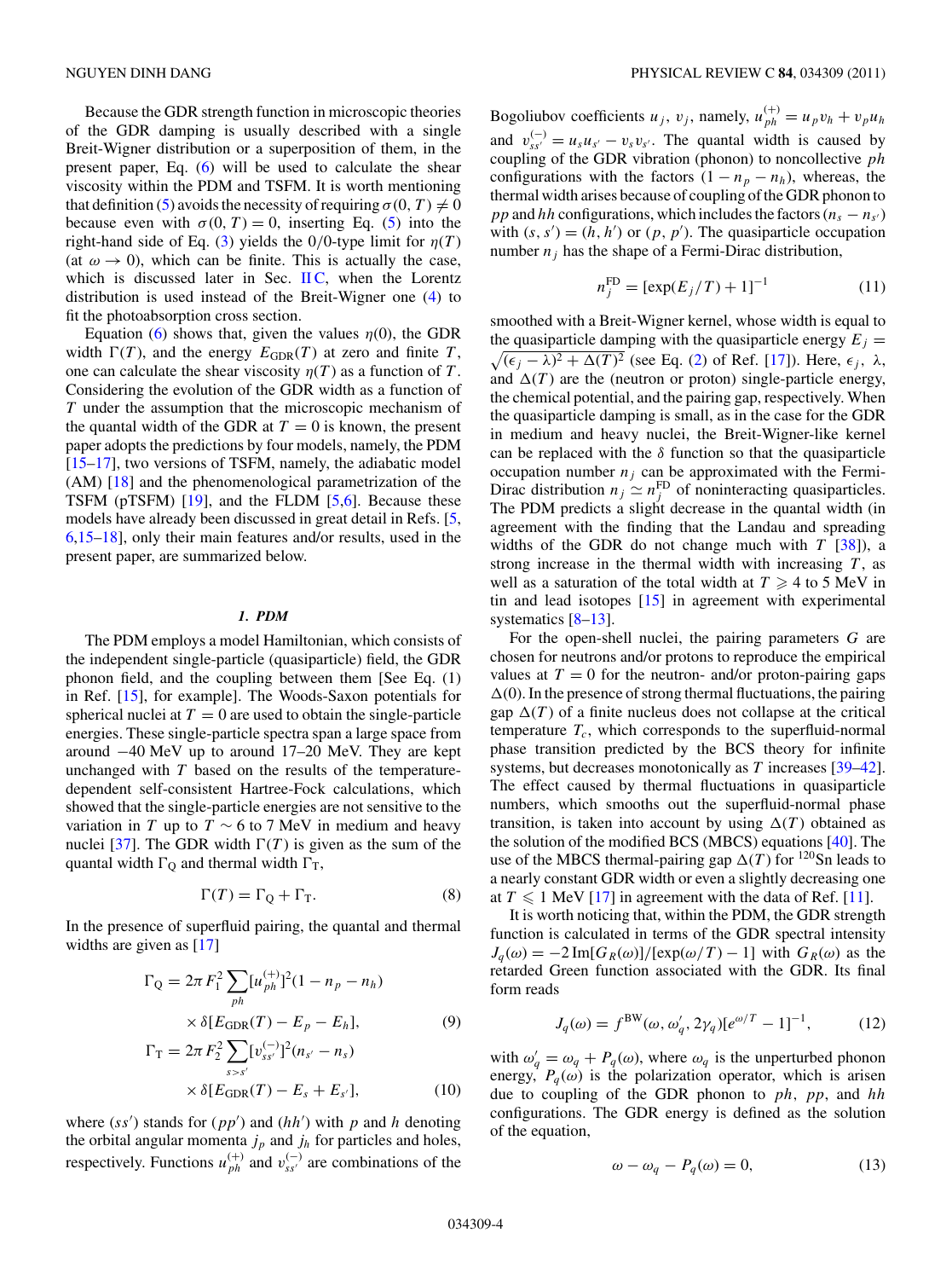<span id="page-4-0"></span>at which, one obtains  $\Gamma(T) = 2\gamma_q$  in Eq. [\(8\)](#page-3-0). The use of Eq.  $(12)$  within the PDM then exactly yields Eq.  $(3)$ . The PDM as well as the selection of its parameters  $F_1$  and  $F_2$  in Eqs. [\(9\)](#page-3-0) and [\(10\)](#page-3-0) are presented and are discussed thoroughly in Refs. [\[15–17\]](#page-10-0) and references therein, to which the reader is referred for further details.

#### *2. AM*

The AM [\[18\]](#page-10-0) assumes that the time scale for thermal fluctuations is slow compared to the shift of the dipole frequency caused by the fluctuations so that the GDR strength function can be averaged over all quadrupole shapes with deformation  $\alpha_{2\mu}$  and orientations. The angular-momentumprojected GDR cross section *σ*(*ω*), at a given temperature *T* , is calculated within the AM as a thermal average over the shape-dependent cross sections  $\sigma(\omega, \alpha_{2\mu}, \omega_J)$ ,

$$
\sigma(\omega) = \frac{1}{Z_J} \int \frac{\mathcal{D}[\alpha]}{\mathcal{I}(\beta, \gamma, \theta, \psi)^{3/2}} \sigma(\omega, \alpha_{2\mu}, \omega_J)
$$
  
× exp[- $F(T, \alpha_{2\mu}, \omega_J)/T$ ], (14)

where  $\omega$  is the photon energy,  $\mathcal{D}[\alpha] =$  $\beta^4 \sin(3\gamma) d\beta d\gamma d\Omega$  is the volume element,  $Z_J =$  $\int \mathcal{D}[\alpha] \mathcal{I}^{-3/2} \exp[-F(T, \alpha_{2\mu}, \omega_J)/T]$  is the partition function,  $\mathcal{I}(\beta, \gamma, \theta, \psi) = I_1 \cos^2 \psi \sin^2 \theta + I_2 \sin^2 \psi \sin^2 \theta +$  $I_3 \cos^2 \theta$  is the moment of inertia about the rotation axis, expressed in terms of the principal moments of inertia *Ik* and the Euler angle  $\Omega = (\psi, \theta, \phi)$ , and  $F(T, \alpha_{2\mu}, \omega_J) =$ *F*(*T*,  $\alpha_{2\mu}$ , 0) + (*J* + 1/2)<sup>2</sup>/[2*I*( $\beta$ ,  $\gamma$ ,  $\theta$ ,  $\psi$ )] is the free energy with  $F(T, \alpha_{2\mu}, 0)$  denoting the cranking free energy at  $\omega_J = 0$ . The free energy  $F(T, \alpha_{2\mu}, 0)$  and the principal moments of inertia are calculated by using either the Nillson-Strutinsky approach, which includes shell corrections, or the liquid-drop model. The shape-dependent cross section  $\sigma(\omega, \alpha_{2\mu}, \omega_J)$  is calculated at the saddle-point frequency  $\omega_J = (J + 1/2)/\mathcal{I}(\beta, \gamma, \theta, \psi)$ , where the GDR is approximated as a rotating three-dimensional oscillator, which consists of three fundamental modes with energies  $E_k =$ 70 *A*<sup>-1/3</sup> exp[ $-\sqrt{5/\pi}$ β cos(γ + 2πk/3)/2] (k = 1, 2, 3). The GDR Hamiltonian in the intrinsic frame is written as  $H_{\text{GDR}} = \sum_{k} (p_k^2 + E_k^2 d_k^2) + \vec{\omega}_{\text{rot}}(\vec{d} \times \vec{p})$  where  $d_k$  and  $p_k$  are the coordinates and conjugate momenta of the GDR vibration and  $\vec{\omega}_{\text{rot}}$  is the rotation frequency. The GDR cross section in the intrinsic frame is calculated by using the Breit-Wigner distribution [\(4\)](#page-2-0) as

$$
\sigma(\omega, \alpha_{2\mu}, \omega_J) = \sigma_0 \sum_{\mu\nu} |\langle \nu | d_{\mu} | 0 \rangle|^2 \omega[f^{\text{BW}}(\omega, E_{\nu}, \Gamma_{\nu})
$$

$$
-f^{\text{BW}}(\omega, -E_{\nu}, \Gamma_{\nu})]
$$

$$
= \sigma_0 \sum_{\mu\nu} |\langle \nu | d_{\mu} | 0 \rangle|^2 E_{\nu} f^{\text{L}}(\omega, E_{\nu}', \Gamma_{\nu}), \quad (15)
$$

where  $\mu$  denote the spherical components of the dipole mode,  $|\nu\rangle$  are the eigenstates of the model Hamiltonian,  $\Gamma_{\nu}$  =  $\Gamma_0(E_\nu/E_0)^\delta$  ( $\nu = 1, 2, 3$ ) with  $\delta = 1.8$  are the parametrized intrinsic widths of the three components of the GDR, which are centered at  $E_v$ , whereas,  $E_0$  and  $\Gamma_0$ , respectively, are the energy centroid and width of the GDR at  $T = 0$ . The function

 $f^{\text{L}}(\omega, E'_{\nu}, \Gamma)$  is the Lorentz distribution,

$$
f^{\mathcal{L}}(\omega, E'_{\nu}, \Gamma) = \frac{\omega}{E_{\nu}} [f^{\mathcal{BW}}(\omega, E_{\nu}, \Gamma) - f^{\mathcal{BW}}(\omega, -E_{\nu}, \Gamma)]
$$
  

$$
= \frac{2}{\pi} \frac{\omega^2 \Gamma}{[\omega^2 - (E'_{\nu})^2]^2 + \omega^2 \Gamma^2},
$$
(16)

with  $(E'_\nu)^2 = E_\nu^2 + (\Gamma/2)^2$ . The normalization factor  $\sigma_0$  ensures the integrated cross section of the GDR to be equal to the TRK sum rule. The present paper uses the GDR widths obtained within the AM for 120Sn and 208Pb as shown by the solid lines in Fig. 1 of Ref. [\[18\]](#page-10-0).

## *3. pTSFM*

The pTSFM [\[19\]](#page-10-0) is essentially a phenomenological parametrization of the AM discussed in the previous section. This model proposes a phenomenological fit for the width of a liquid-drop GDR as a function of temperature  $T$ , mass number *A*, and angular momentum *J*. For  $J \le 20\hbar$ , as in the experimental systematics used in the present paper, this phenomenological fit reduces to

$$
\Gamma(T, A) = \Gamma_0(A) + c(A)\ln\left(1 + \frac{T}{T_0}\right),
$$
  

$$
c(A) = 6.45 - A/100.
$$
 (17)

The reference temperature  $T_0 = 1$  MeV is used in the pTSFM calculations. The present paper uses Eq.  $(17)$  to calculate the GDR width in copper, tin, and lead regions. The shell corrections within the Nillson-Strutinsky method are not included because they have almost no effect on the GDR width in open-shell nuclei, whereas, for lead isotopes, they are important only at  $T \le 1.2$  MeV as shown in Fig. 4 of Ref. [\[19\]](#page-10-0).

### *4. FLDM*

The FLDM employs a collision kinetic equation, which includes the dissipative propagation of a sound wave in infinite nuclear matter, to directly calculate the shear viscosity *η* as [\[5\]](#page-10-0)

$$
\eta(T) = \frac{2}{5} \rho \epsilon_{\text{F}} \frac{\tau_{\text{coll}}}{1 + (\omega \tau_{\text{coll}})^2}, \quad \tau_{\text{coll}} = \frac{\tau_0}{1 + (\hbar \omega / 2\pi T)^2},
$$
  

$$
\tau_0 = \hbar \alpha / T^2.
$$
 (18)

After inserting the explicit expressions for  $\tau_{\text{coll}}$  and  $\tau_0$ , the expression for  $\eta(T)$  becomes

$$
\eta(T) = \frac{2}{5} \rho \epsilon_{\rm F} \frac{\hbar}{4\pi^2 \alpha} \frac{1 + (2\pi T/\hbar \omega)^2}{1 + \left[\hbar \omega [1 + (2\pi T/\hbar \omega)^2\right] / (4\pi^2 \alpha)\right]^2},\tag{19}
$$

The calculations within the FLDM used the Fermi energy  $\epsilon_F$  = 40 MeV and the nuclear density  $\rho = 0.16$  fm<sup>-3</sup> [\[5\]](#page-10-0), whereas, the parameter *α* was estimated based on the in-mediumnucleon-nucleon scattering cross section to be between around 9.2 for isoscalar modes and 4.6 for the isovector ones [\[22\]](#page-11-0). The empirical giant resonance energy  $\hbar\omega$  decreases from around 19 to 13 MeV as the mass number *A* increases from around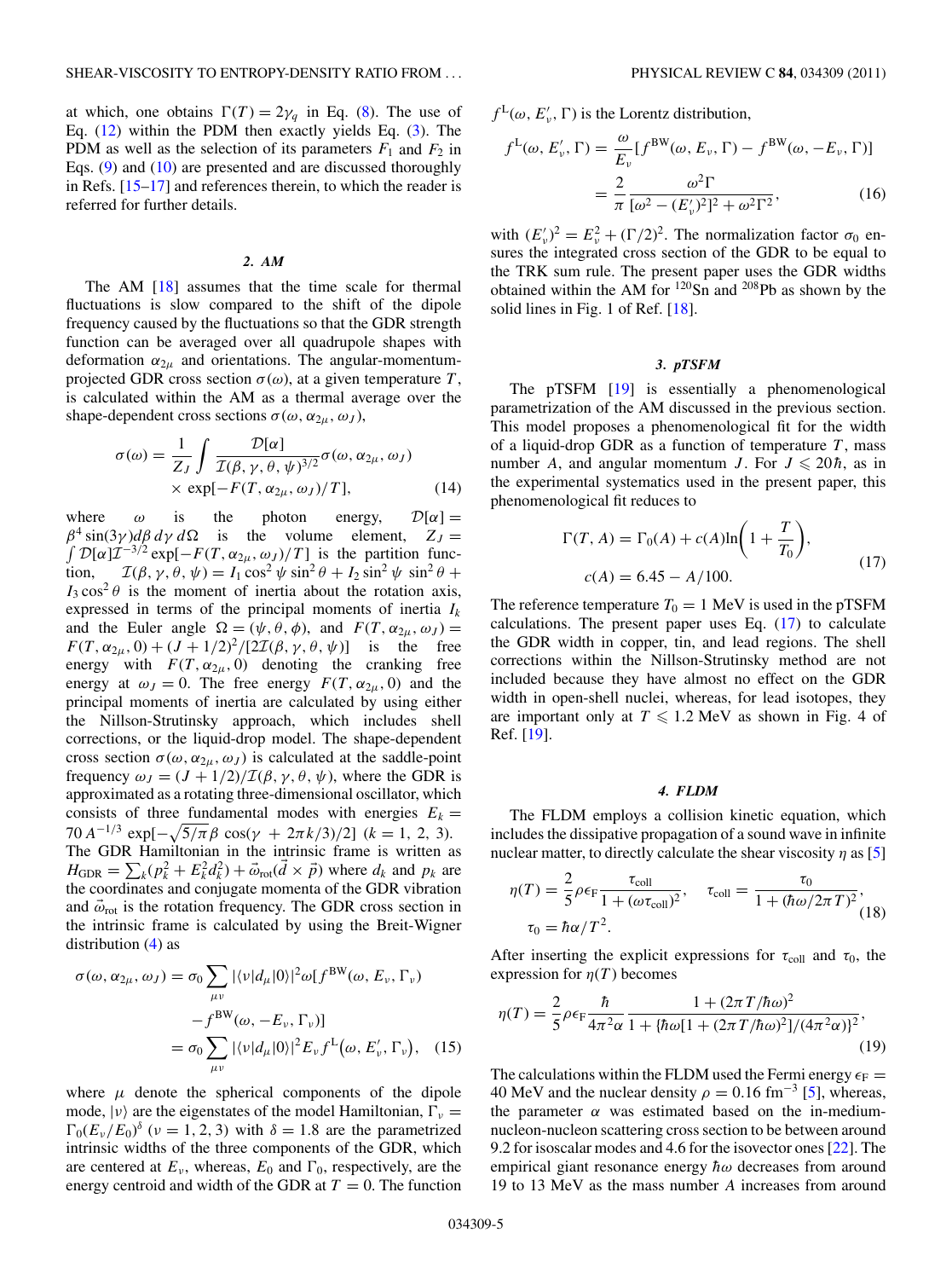<span id="page-5-0"></span>50 to 250 [\[43\]](#page-11-0). By adopting these values, one finds the factor  ${\hbar \omega/(4\pi^2\alpha)}^2$  in the denominator of the expression on the right-hand side of Eq. [\(19\)](#page-4-0) in the range between 0.001 and 0.01. This shows that  $\eta(T)$  can be approximated at low T with the zero sound limit ( $\omega \tau \gg 1$ ,  $T \ll \hbar \omega$ ) as [\[5,6\]](#page-10-0)

$$
\eta(T)_{z.s} = \frac{2}{5}\rho \epsilon_{\rm F} \frac{\hbar}{4\pi^2 \alpha} \left[ 1 + \left( \frac{2\pi T}{\hbar \omega} \right)^2 \right]. \tag{20}
$$

By using this limit, one can also readjust the parameter *α* to reproduce the empirical values of  $\eta(0) = 0.6u$ , 1.0*u*, and 1.2*u*, discussed previously in Sec. [II A.](#page-1-0) This leads to  $\alpha = 7.11$ ,

4.27, and 3.56, respectively. The lowest  $\eta(0) \simeq 0.46u$  was obtained in Ref. [\[5\]](#page-10-0) by using  $\alpha = 9.2$ .

The FLDM, however, only offers the expression for the collisional width but not for the FWHM of the GDR at  $T \neq 0$ (See Eq. (333) of Ref. [\[6\]](#page-10-0)) because it does not include the effect of collisionless damping (one-body dissipation). As a matter of fact, an attempt to fit this width with the total GDR width has resulted in a value of the cutoff factor  $\bar{q}$ , which is four times larger than the theoretically estimated realistic value  $\bar{q} = 0.192$  [\[6\]](#page-10-0). With Eq. [\(6\)](#page-2-0) proposed in the present paper, one can readily derive the FWHM  $\Gamma(T)$  given the values of other parameters, namely,  $r \equiv \eta(T)/\eta(0)$ ,  $E_{GDR}(T)$ ,  $E_{GDR}(0)$ , and  $\Gamma(0)$  by solving a simple quadratic equation for the unknown  $\Gamma(T)$ . As a result, one obtains

$$
\Gamma(T) = \frac{4E_{\text{GDR}}(0)^2 + \Gamma(0)^2 - \sqrt{[4E_{\text{GDR}}(0)^2 + \Gamma(0)^2]^2 - [4rE_{\text{GDR}}(T)\Gamma(0)]^2}}{2r\Gamma(0)}.
$$
\n(21)

The other solution (with the  $+$  sign in front of the square root) is excluded because it does not give  $\Gamma(T) = \Gamma(0)$  at  $T = 0$ . To have a real value of  $\Gamma(T)$  by Eq. (21), the expression under the square root in its right-hand side must not be negative. This leads to the constraint,

$$
\frac{\eta(T)}{\eta(0)} \leqslant \frac{4E_{\text{GDR}}(0)^2 + \Gamma(0)^2}{4E_{\text{GDR}}(T)\Gamma(0)}.
$$
\n(22)

Based on the experimental systematics, which show that  $E_{GDR}(T)$  is not sensitive to the temperature change, one can set  $E_{GDR}(T) \simeq E_{GDR}(0)$  in Eq. (22). By using the fit  $\Gamma(0) \simeq 0.3 E_{\text{GDR}}(0)$  [\[7\]](#page-10-0), from Eq. (22), it follows that

$$
\frac{\eta(T)}{\eta(0)} \leqslant 3.41. \tag{23}
$$

This means that, while one can calculate the shear viscosity  $\eta(T)$  from the width and energy of the GDR from Eq. [\(6\)](#page-2-0) at any *T*, the inverse is not true, that is, the GDR width  $\Gamma(T)$ , extracted from the same equation based on the values of shear viscosity  $\eta(T)$  at zero and finite *T* as well as the values of  $\Gamma(0)$  and  $E_{GDR}(0)$ , breaks down to become imaginary at a temperature *T<sub>c</sub>*, starting from which  $\eta(T) > 3.41\eta(0)$ . The width (21) also depends on  $\eta(0)$ , hence, on the parameter  $\alpha$ , especially at high *T* when  $2\pi T \sim \hbar \omega$ , as can be inferred from Eq. [\(19\)](#page-4-0).

# **C.** Empirical extraction of shear viscosity  $\eta(T)$  at  $T \neq 0$

The experimental cross section of the GDR is often fitted with a Lorentz distribution  $f^L(\omega, E_{\text{GDR}}, \Gamma)$ , Eq. [\(16\)](#page-4-0) [\[43\]](#page-11-0) rather than with a Breit-Wigner one  $f^{BW}(\omega, E_{GDR}, \Gamma)$ , Eq. [\(4\)](#page-2-0). The GDR energy in the Lorentz distribution [\(16\)](#page-4-0) is defined as  $E_{\text{GDR}}^2 = E_D^2 + (\Gamma/2)^2$ , where  $E_D$  is the energy of the dipole mode before switching on the coupling to configurations that cause the GDR width [\[44\]](#page-11-0). The nice fits obtained for a wide class of GDRs, built on the ground state  $(T = 0)$ of medium and heavy spherical nuclei, seem to justify such

*ad hoc* practice. For the GDR at  $T = 0$ , one has  $E_{GDR} \gg 0$  and  $\Gamma \ll E_{\text{GDR}}$ . Therefore, the Breit-Wigner component centered at  $-E_D$  on the right-hand side of Eq. [\(16\)](#page-4-0) for the Lorentz distribution has a negligible effect on the GDR shape and can safely be neglected, which leads to  $f^L(\omega, E_{GDR}, \Gamma) \simeq$  $(\omega/E_{\text{GDR}})f^{\text{BW}}(\omega, E_{\text{GDR}}, \Gamma)$  with  $E_{\text{GDR}} \simeq E_D$ . Differences arise when  $\Gamma$  becomes comparable with  $E_{GDR}$ . Nonetheless, the Lorentz distribution has also been applied to fit the experimentally measured GDRs in hot nuclei where Γ ~  $E$ <sub>GDR</sub> at high *T* [\[8–13\]](#page-10-0).

By using the Lorentz distribution  $f^L(\omega, E'_v, \Gamma)$ , one has  $\sigma(0, T) = 0$  because of the multiplier  $\omega^2$  on the right-hand side of Eq. [\(16\)](#page-4-0), which vanishes at  $\omega \rightarrow 0$ . However, the definition of the normalization factor  $C$  by Eq. [\(5\)](#page-2-0) guarantees the cancellation of this multiplier  $\omega^2$  in the expression for *η*(*T*). Indeed, by dividing  $σ(ω, T)$  by the normalization factor *C* given by Eq. [\(5\)](#page-2-0), and then by taking the limit  $\omega \rightarrow 0$ , one obtains the following expression for the shear viscosity:

$$
\eta^{\mathcal{L}}(T) = \eta(0) \frac{\Gamma(T)}{\Gamma(0)} \left\{ \frac{E_{\text{GDR}}(0)^2}{E_{\text{GDR}}(0)^2 - [\Gamma(0)/2]^2 + [\Gamma(T)/2]^2} \right\}^2.
$$
\n(24)

In the present paper, to have an exhaustive comparison, both Eqs.  $(6)$  and  $(24)$  are used to extract the empirical shear viscosity from the experimental systematics of the GDR widths and energies obtained in hot nuclei.

#### **III. ENTROPY DENSITY**

The entropy density (entropy per volume  $V$ ) is calculated as

$$
s = \frac{S}{V} = \rho \frac{S}{A},\tag{25}
$$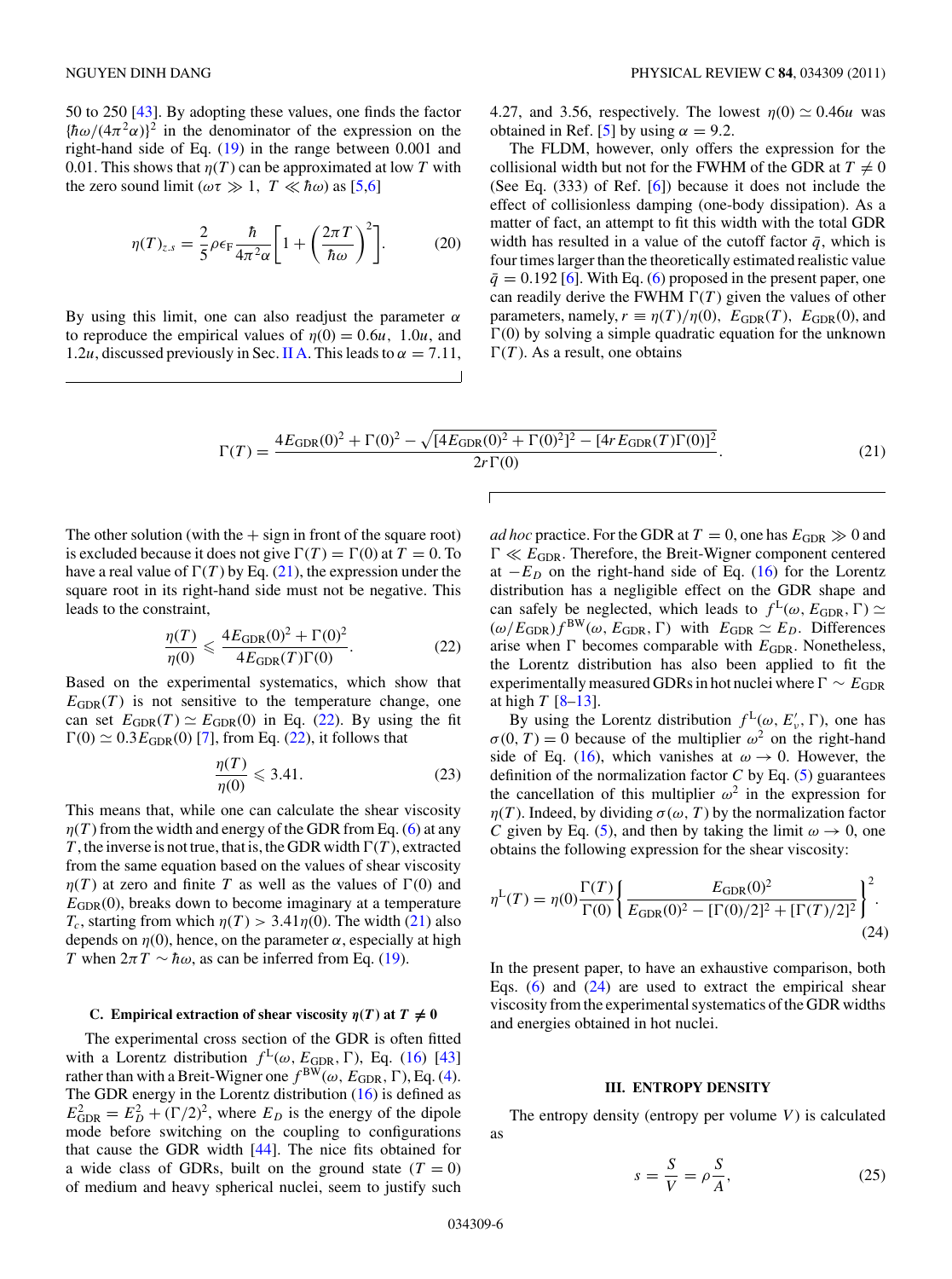<span id="page-6-0"></span>with the nuclear density  $\rho = 0.16$  fm<sup>-3</sup>. The entropy *S* at temperature  $T$  is calculated by integrating the Clausius definition of entropy as

$$
S = \int_0^T \frac{1}{\tau} \frac{\partial \mathcal{E}}{\partial \tau} d\tau,\tag{26}
$$

where  $\mathcal E$  is the total energy of the system at temperature *τ* , which is evaluated microscopically as within the PDM or macroscopically by using the Fermi-gas formula  $\mathcal{E} =$  $\mathcal{E}_0 + aT^2$  as within the FLDM.

By taking the thermal average of the PDM Hamiltonian and by applying Eq.  $(26)$ , it follows that

$$
S = S_F + S_B,\tag{27}
$$

where  $S_F$  and  $S_B$  are the entropies of the quasiparticle and phonon fields, respectively (see Eq. [\(1\)](#page-0-0) of Ref. [\[15\]](#page-10-0)). The entropy  $S_\alpha$  ( $\alpha = F, B$ ) is given in units of the Boltzmann constant  $k_B$  as

$$
S_{\alpha}^{\text{PDM}} = -\sum_{j} N_{j} [p_{j} \ln p_{j} \pm (1 \mp p_{j}) \ln(1 \mp p_{j})], (28)
$$

where  $p_i = n_i$  are the quasiparticle occupation numbers  $(\alpha = F)$  or phonon occupation numbers  $p_j = v_j$  ( $\alpha = B$ ), the upper (lower) sign is for quasiparticles (phonons), and  $N_i =$  $2j + 1$  and 1 are for  $\alpha = F$  and *B*, respectively. For  $\alpha = F$ , the index *j* denotes the single-particle energy level, which corresponds to the orbital angular momentum  $j$ , whereas, for  $\alpha = B$ , it corresponds to that of the GDR phonon. Because the quasiparticle (single-particle) damping is negligible for heavy nuclei [\[16\]](#page-10-0), it is neglected in the present calculations of entropy  $S_F$  for the sake of simplicity by assuming  $n_i =$  $n_j^{\text{FD}}$  from Eq. [\(11\)](#page-3-0). With regard to the phonon occupation number for the GDR, it is approximated with the Bose-Einstein distribution  $v_{\text{GDR}} \simeq v_{\text{GDR}}^{\overline{B}} = [\exp(E_{\text{GDR}}/T) - 1]^{-1}$ in the present calculations. This gives the upper bound for the entropy, hence, the lowest bound for the ratio *η/s*, estimated within the PDM. Indeed, the phonon occupation number  $v_a$ , which includes the phonon damping, is given by Eq. (2.34) of Ref. [\[16\]](#page-10-0). For the GDR  $(q = GDR)$ , it is the Bose-Einstein distribution  $v_{\text{GDR}}^B = [\exp(E_{\text{GDR}}/T) - 1]^{-1}$ , smoothed with a Breit-Wigner kernel, whose width is equal to the GDR width, that is,  $v_{\text{GDR}} < v_{\text{GDR}}^B$ . Given  $E_{\text{GDR}} \gg T$ , it turns out, however, that  $S_B \ll S_F$  so that, in all the cases considered here, one has  $S \simeq S_F$ . For example, for <sup>120</sup>Sn, with  $E_{\text{GDR}} \simeq 15.5 \text{ MeV}$ and FWHM around 14 MeV at  $T = 5$  MeV [\[15\]](#page-10-0), one finds  $v_{\text{GDR}}^B \simeq 0.009$ , which gives a negligible value 0.051 for *S<sub>B</sub>* as compared to  $S_F \simeq 109$  (in units of  $k_B$ ).

The Fermi-gas formula for the entropy is

$$
S^{\text{FG}} = 2aT. \tag{29}
$$

This formula is used in the FLDM and the analysis of experimental data. The level-density parameter  $a = A/K$  with *K* varying from 8 to  $13 \sim 14$  when *A* goes from the mass region of heavy nuclei to that of light ones. At  $T \neq 0$ , the level density also depends on *T* [\[14,18](#page-10-0)[,45,46\]](#page-11-0). The experimental temperature, the width, and the energy of the GDR were

deduced by using the temperature-dependent parametrization of the density parameter  $a(T)$  shown as the dashed lines in the left and right panels of Fig. 4 of Ref.  $[10]$  for  $^{120}$ Sn and 208Pb, respectively. The same parametrization will be used here to calculate the empirical entropy density *s* from Eqs. [\(25\)](#page-5-0) and  $(29)$  for tin and lead isotopes. For <sup>63</sup>Cu, the empirically adopted value  $A/a = 8.8$  MeV is used for the temperature range where the GDR width was extracted [\[47,48\]](#page-11-0). As for *S*, which is used within the FLDM, the value of the level-density parameter *a* that best fits the microscopic and empirical entropies is adopted in the calculations. With regard to the entropy used for calculating *η/s* within the AM and pTSFM, although the precise one should be obtained from Eq.  $(26)$ , the same entropy (density) as that used for the FLDM is adopted because only the liquid-drop version of these models is considered here.

## **IV. ANALYSIS OF NUMERICAL RESULTS**

## **A. GDR width**

Within the PDM, the GDR width obtained for  $120$ Sn, which includes the effect of thermal pairing in Ref. [\[17\]](#page-10-0) is employed (the thick dotted line in Fig.  $4(a)$  of Ref. [\[17\]](#page-10-0)), whereas, for  $208Pb$ , the results of Ref. [\[15\]](#page-10-0) are used (the solid line with diamonds in Fig. 1(b) of Ref.  $[15]$ . For <sup>63</sup>Cu, the effect of pairing on the GDR width is small, so it is not included in the GDR width calculations within the PDM. The values  $F_1 = 0.332$  and  $F_2 = 0.933$  MeV are chosen for this nucleus to reproduce a stable  $E_{GDR} \simeq 16$  to 17 MeV as *T* varies up to 5 MeV and the FWHM equal to around 7 MeV at *T <* 0*.*5 MeV in agreement with the experimental values of the ground-state GDR. The GDR widths predicted within the AM for 120Sn and 208Pb are read from the solid and dotted lines, respectively, of Fig. 5 of Ref. [\[18\]](#page-10-0) because only the liquid-drop version of this model is considered here (for  $120\text{Sn}$ , shell corrections have a negligible effect on the GDR width as shown in Fig. 4 of Ref. [\[19\]](#page-10-0)). As for the pTSFM and FLDM, the GDR width is calculated by using Eqs.  $(17)$  and  $(21)$ , respectively.

Shown in Fig. [1](#page-7-0) are the GDR widths predicted by the PDM, the AM, the pTSFM, and the FLDM as functions of temperature *T* in comparison with the experimental systematics [\[8–13,](#page-10-0)[47,48\]](#page-11-0), which are also collected in Ref. [\[49\]](#page-11-0). The PDM predictions best fit the experimental systematics for all three nuclei  ${}^{63}Cu$ ,  ${}^{120}Sn$ , and  ${}^{208}Pb$ . The AM (double dot-dashed lines) fails to describe the GDR width at low *T* for 120Sn because thermal pairing was not included in the AM calculations, while it slightly overestimates the width for  $^{208}$ Pb. (The AM prediction for GDR width in  $^{63}$ Cu is not available.) The predictions by the pTSFM (dot-dashed lines) are qualitatively similar to those by the AM, although to achieve this agreement, the pTSFM needs to use  $\Gamma(0) =$ 5 MeV for 63Cu and 3.8 MeV for 120Sn, i.e., substantially smaller than the experimental values of around 7 and 4.9 MeV for 63Cu and 120Sn, respectively. This model also produces the width saturation similar to that predicted by the PDM, although for <sup>63</sup>Cu, the width obtained within the pTSFM at  $T > 3$  MeV is noticeably smaller than that predicted by the PDM. The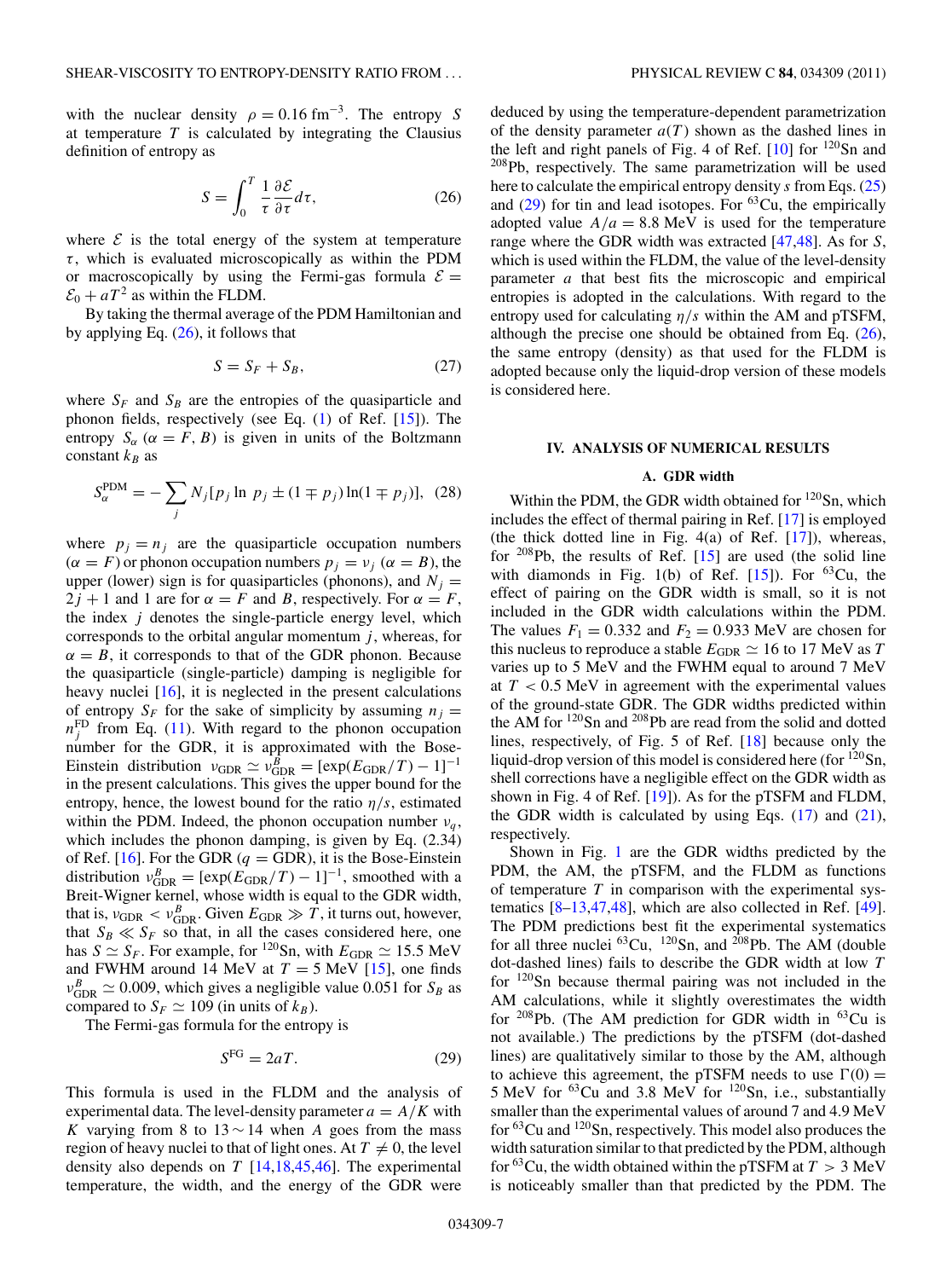<span id="page-7-0"></span>

FIG. 1. (Color online) FWHM of the GDR as functions of *T* for (a)  ${}^{63}Cu$ , (b)  ${}^{120}Sn$ , and (c)  ${}^{208}Pb$  in comparison with the experimental systematics for copper  $(Cu^{59}$  [\[47\]](#page-11-0) and  $Cu^{63}$  [\[48\]](#page-11-0)), tin (by Bracco *et al.* [\[8\]](#page-10-0), Enders *et al.* [\[9\]](#page-10-0), Baumann *et al.* [\[10\]](#page-10-0), Heckmann *et al.* [\[11\]](#page-10-0), and Kelly *et al.* [\[12\]](#page-10-0)), and lead (Pb<sup>208</sup> [\[10\]](#page-10-0) and Pb<sup>200</sup> [\[13\]](#page-10-0)) regions. The notations for the theoretical curves are given in (a) and (b).

widths obtained within the FLDM fit the data fairly well up to  $T \simeq 2.5$  MeV. However, they do not saturate at high  $T$  but increase sharply with *T* and break down at  $T_c < 4$  MeV. As has been mentioned previously in Sec. [II B4,](#page-4-0) at *T >* 2*.*5 MeV, the dependence on  $\eta(0)$  (ultimately  $\alpha$ ) starts to show up in the FLDM results for the GDR widths, which are 18.3, 17.5, and 17 MeV for  $\eta_0 = \eta(0) = 0.6$ , 1.0, and 1.2*u*, respectively, for  $63$ Cu at  $T = 3$  MeV. The corresponding differences between the widths obtained by using these values of  $\eta(0)$  for <sup>120</sup>Sn and <sup>208</sup>Pb are slightly smaller. The values of the critical temperature *Tc*, starting from which the FLDM width becomes imaginary, are 3.58, 3.72, and 3.83 MeV by using  $\eta(0) = 0.6$ , 1.0, and 1.2*u*, respectively, for  $^{63}$ Cu. For  $^{120}$ Sn, these corresponding



FIG. 2. (Color online) Entropies as functions of *T* for (a) 63Cu, (b)  $120$ Sn, and (c)  $208$ Pb in comparison with the empirical values. The notations are the same as in Fig. 1.

values for  $T_c$  are 3.77, 3.94, and 4.1 MeV, whereas, for <sup>208</sup>Pb, they are 3.42, 3.54, and 3.65 MeV, respectively. At these values of  $T_c$ , the ratio  $\eta(T_c)/\eta(0)$  is smaller than 3.5, which is not much different from the estimation  $(23)$  (see later in Sec. [IV C\)](#page-8-0).

## **B. Entropy**

Compared in Fig. 2 are the entropies obtained by using the microscopic expressions  $(27)$  and  $(28)$  and the empirical ones extracted from the Fermi-gas formula [\(29\)](#page-6-0) by using the empirical values for the level-density parameter *a* discussed previously in Sec. [III.](#page-5-0) The microscopic entropy includes pairing for open-shell nuclei. For  ${}^{63}Cu$ , although pairing is not included in the calculation of the GDR width, the finitetemperature BCS pairing with blocking by the odd proton is taken into account for the entropy to ensure its vanishing value at low *T* [compare the thick dotted line obtained, which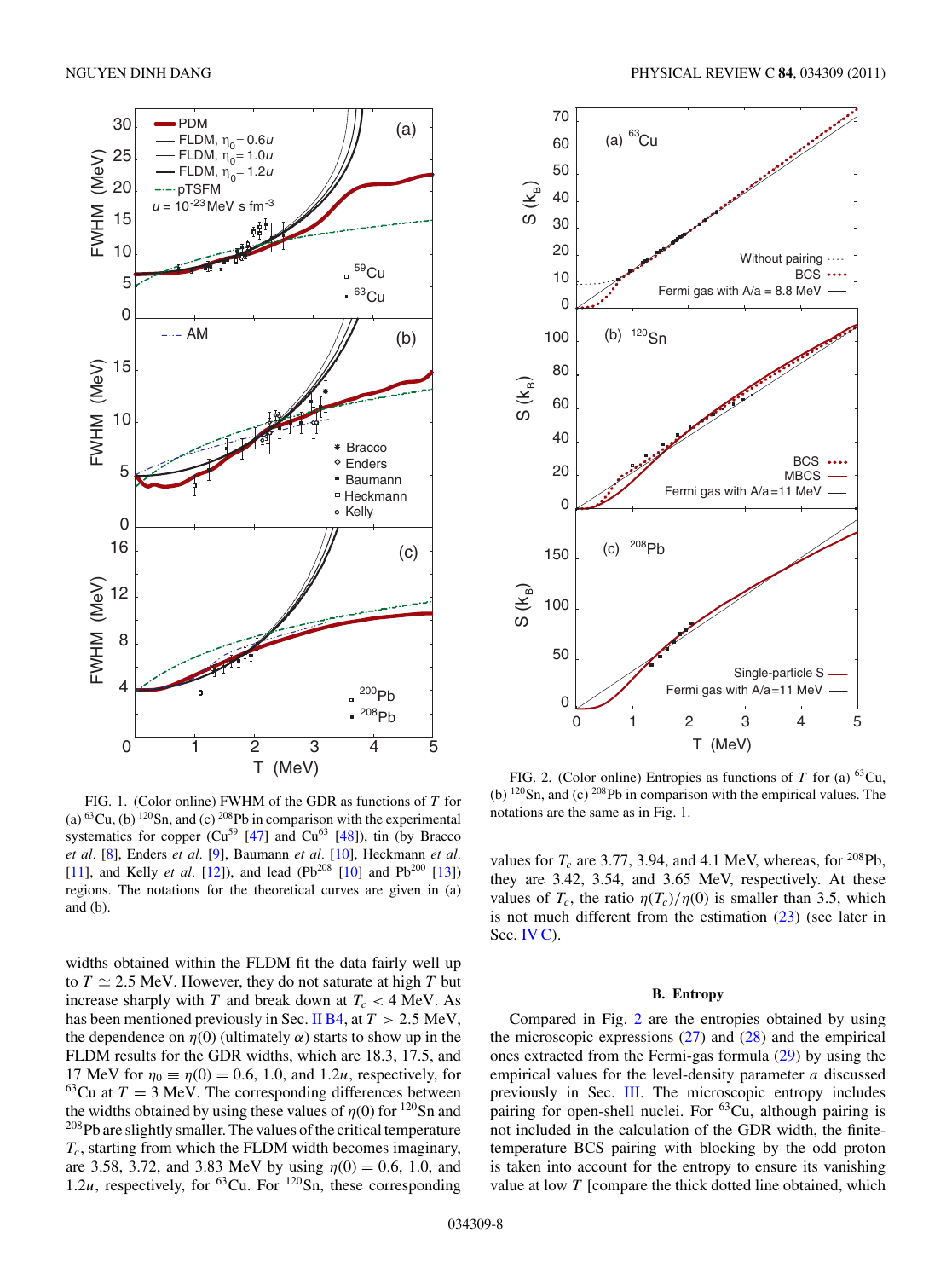<span id="page-8-0"></span>

FIG. 3. (Color online)  $[(a)-(c)]$  Shear viscosity  $\eta(T)$  and  $[(d)-(f)]$  ratio  $\eta/s$  as functions of  $T$  for nuclei in  $[(a)$  and  $(d)]$  copper,  $[(b)$ and (e)] tin, and [(c) and (f)] lead regions. The gray areas are the PDM predictions by using  $0.6u \leq \eta(0) \leq 1.2u$ . The same notations as in Fig. [1](#page-7-0) are used to denote the empirical results, which are extracted by using the corresponding experimental widths and energies for the GDR in copper  $[47, 48]$ , tin  $[8-12]$ , and lead [\[10,13\]](#page-10-0) regions.

includes the BCS pairing, and the thin dotted line obtained without pairing in Fig.  $2(a)$ ]. For <sup>120</sup>Sn, the MBCS theory [\[40\]](#page-11-0) is needed to reproduce the GDR width depletion at  $T\leqslant 1\;\text{MeV}$ in this nucleus caused by the nonvanishing thermal pairing gap above the temperature of the BCS superfluid-normal phase transition [thick solid line in Fig.  $1(b)$ ], so the MBCS thermal pairing gap is also included in the calculation of the entropy. For the closed-shell nucleus <sup>208</sup>Pb, the quasiparticle entropy  $S_F$  in Eq. [\(28\)](#page-6-0) becomes the single-particle entropy because of the absence of pairing. The good agreement between the results of microscopic calculations and the empirical extraction indicates that the level-density parameter for  ${}^{63}Cu$ , within the temperature interval  $0.7 < T < 2.5$  MeV, can be considered to be temperature-independent and equal to  $a = 63/8.8 \simeq$ 7.16 MeV<sup> $-1$ </sup>, whereas, for <sup>120</sup>Sn and <sup>208</sup>Pb, the level-density parameter varies significantly with *T* [\[10\]](#page-10-0). The Fermi-gas entropy  $S<sup>FG</sup>$  [\(29\)](#page-6-0) with a constant level-density parameter *a* best fits the microscopic and empirical results with  $A/a =$ 8*.*8 MeV for 63Cu, and 11 MeV for 120Sn and 208Pb.

## **C. Ratio** *η/s*

## *1. Model-dependent predictions vs empirical results*

The predictions for the shear viscosity  $\eta$  and the ratio  $\eta/s$  by the PDM, the FLDM, the AM, and the pTSFM for <sup>63</sup>Cu, <sup>120</sup>Sn, and  $^{208}$ Pb are plotted as functions of *T* in Fig. 3 in comparison with the empirical results. The empirical values for  $\eta$  in Figs.  $3(a)-3(c)$  are extracted from the experimental systematics for the GDR in copper, tin, and lead regions  $[8-13,47-49]$ 

making use of Eq. [\(6\)](#page-2-0). The PDM predictions for *η* [thick solid lines and gray areas] are obtained from Eq. [\(6\)](#page-2-0) by using the temperature-dependent GDR widths from Fig. [1](#page-7-0) and  $E_{GDR}(T)$ , which oscillates slightly around  $E_{GDR}(0)$  as *T* varies (see Fig. 4(b) of Ref. [\[17\]](#page-10-0)). The predictions by the FLDM and AM are obtained by using the same resonance energy  $\hbar \omega \equiv E_{GDR}$  =  $E_{GDR}(0)$  with  $\eta(0) = 1u$  and  $A/a = 8.8$  and 11 MeV because these values of *A/a* give the best fit to experimentally extracted entropies as shown in Fig.  $2<sup>1</sup>$ 

In Fig. 3, it is seen that the predictions by the PDM have the best overall agreement with the empirical results for all three nuclei <sup>63</sup>Cu, <sup>120</sup>Sn, and <sup>208</sup>Pb. The PDM produces an increase in  $\eta(T)$  with *T* up to 3–3.5 MeV and a saturation in  $\eta(T)$  within  $(2 \text{ to } 3)u$  at higher *T* [with  $n(0) = 1u$ ]. The ratio  $n/s$  decreases sharply with increasing *T* up to  $T \sim 1.5$  MeV, starting from which the decrease gradually slows down to reach (2 to 3) KSS units at  $T = 5$  MeV. The FLDM has a similar trend as that of the PDM up to  $T \sim 2$  to 3 MeV, but at higher  $T (T > 3$  MeV for 120Sn or 2 MeV for 208Pb), it produces an increase in both *η* and  $\eta/s$  with *T*. At *T* = 5 MeV, the FLDM model predicts the ratio  $\eta/s$  within (3.7–6.5) KSS units, which are roughly 1.5 times—twice larger than the PDM predictions.

The AM and pTSFM show a similar trend for *η* and *η/s*. However, to obtain such similarity, *η*(0) in the pTSFM

<sup>&</sup>lt;sup>1</sup>In Ref. [\[5\]](#page-10-0), the values  $\hbar \omega = 20$  MeV and  $\alpha = 9.2$ , which correspond to the isoscalar mode, were used for Eqs.  $(18)$ – $(20)$ . The present paper extracts  $\eta/s$  from the GDR, so the use of  $\hbar \omega = E_{GDR}(0)$  and  $η(0) = 1u$  is appropriate as it corresponds to  $α = 4.27$ , close to the value 4.6 for the isovector mode within the FLDM [\[22\]](#page-11-0).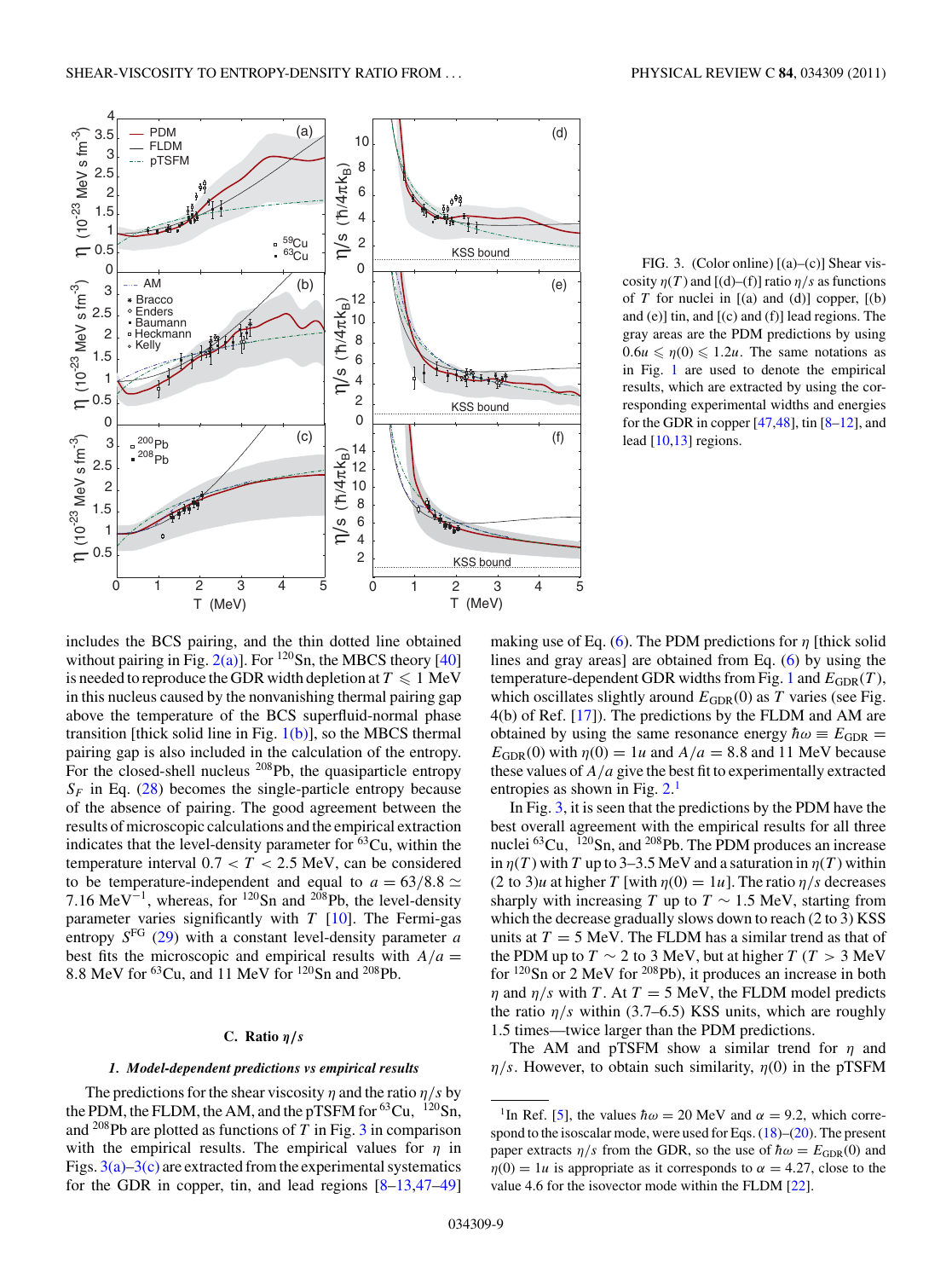<span id="page-9-0"></span>

FIG. 4. (Color online) Shear viscosity *η*(*T*) and ratio *η/s* as functions of *T* for nuclei in [(a) and (d)] copper, [(b) and (e)] tin, and [(c) and f)] lead regions. The solid boxes and open triangles with error bars denote the empirical results obtained by using Eqs.  $(6)$  and  $(24)$ , respectively. The solid lines are the PDM predictions for 63Cu*,* 120Sn, and 208Pb as in Fig. [3.](#page-8-0)

calculations has to be reduced to 0*.*72*u* instead of 1*u*. They all overestimate *η* at *T <* 1*.*5 MeV. Because of the smaller *η*(0) in use, the pTSFM predicts a much lower saturated value for *η* at high *T* for the lighter nucleus <sup>63</sup>Cu, and consequently, a smaller  $\eta/s$ , which amounts to around 2*u* at  $T = 5$  MeV, i.e., comparable to the PDM's prediction by using  $\eta(0) = 0.6u$ .

The use of the Lorentz distribution instead of the Breit-Wigner one for the photoabsorption cross section does not cause a significant difference for *η* and, hence, *η/s*. As shown in Fig. 4, the use of Eq.  $(24)$  instead of Eq.  $(6)$ leads to some slight increase in  $\eta$  and  $\eta/s$  at low *T* and decrease in them at high *T* . Depending on the competition between  $\Gamma(T) / \Gamma(0)$ , which increases with *T*, and  $\{E_{\text{GDR}}(0)^2 [\Gamma(0)/2]^2 + [\Gamma(T)/2]^2$ <sup>-2</sup>, which decreases as *T* increases, the values of  $\eta$  and  $\eta/s$ , obtained by using Eq. [\(24\)](#page-5-0), can be larger or smaller than those predicted by Eq. [\(6\)](#page-2-0). For example, Eq. [\(24\)](#page-5-0) leads to slightly larger  $\eta$  and  $\eta/s$  for <sup>59</sup>Cu at  $T < 2$  MeV but smaller values for these quantities for <sup>63</sup>Cu at  $T > 2$  MeV. For <sup>120</sup>Sn and <sup>208</sup>Pb, the Lorentz distribution of the photoabsorption cross section produces slightly smaller *η* and  $η/s$  at high *T*.

#### *2. Model-independent assessment*

A model-independent estimation for the high-*T* limit of the ratio  $\eta/s$  can be inferred directly from Eqs. [\(6\)](#page-2-0) and [\(28\)](#page-6-0) under the assumption of GDR width saturation as follows. From the trend of the GDR width's increase, predicted by the

PDM, the AM, and the pTSFM shown in Fig. [1,](#page-7-0) it can be assumed that, at the highest  $T_{\text{max}} \simeq 5$  to 6 MeV where the GDR can still exist, the GDR width  $\Gamma(T)$  cannot exceed  $\Gamma_{\text{max}} \simeq 3\Gamma(0) \simeq 0.9E_{\text{GDR}}(0)$  [\[7\]](#page-10-0). Because the GDR energy  $E_{GDR}(T)$  is stable against the variation of *T*, one can also set  $E_{GDR}(T) \simeq E_{GDR}(0)$ . By inserting these values into Eq. [\(6\)](#page-2-0), the high-*T* limit of  $\eta(T)$  is found as

$$
\eta_{\text{max}} \simeq 2.551 \times \eta(0). \tag{30}
$$

The high-*T* limit of the entropy density *s* is obtained by noticing that  $S_F \to 2\Omega$  ln 2 at  $T \to \infty$  because  $n_j \to 1/2$ where  $\Omega = \sum_j (j + 1/2)$  for the spherical single-particle basis or sum of all doubly degenerate levels for the deformed basis. The particle-number conservation requires that  $A = \Omega$  since all single-particle occupation numbers are equal to 1*/*2. This leads to the following high-*T* limit of entropy density *s* [\(25\)](#page-5-0):

$$
s_{\text{max}} = 2\rho \ln 2 \simeq 0.222(k_B). \tag{31}
$$

Dividing the right-hand side of Eq. (30) with that of Eq. (31) yields the high-*T* limit (or lowest bound) for  $\eta/s$  in finite nuclei,

$$
\left(\frac{\eta}{s}\right)_{\text{min}} \simeq 2.2^{+0.4}_{-0.9}
$$
 (KSS units), (32)

by using the empirical values for  $\eta(0) = 1.0^{+0.2}_{-0.4}$  *u* [\[7](#page-10-0)[,26\]](#page-11-0).

To ensure the validity of this result, an alternative estimation is carried out by using the Fermi-gas entropy without assuming a width saturation  $[12]$ . From Eq.  $(6)$ , it follows that the ratio  $\eta(T)/s$  is not smaller than the KSS bound [\(1\)](#page-0-0) only if the GDR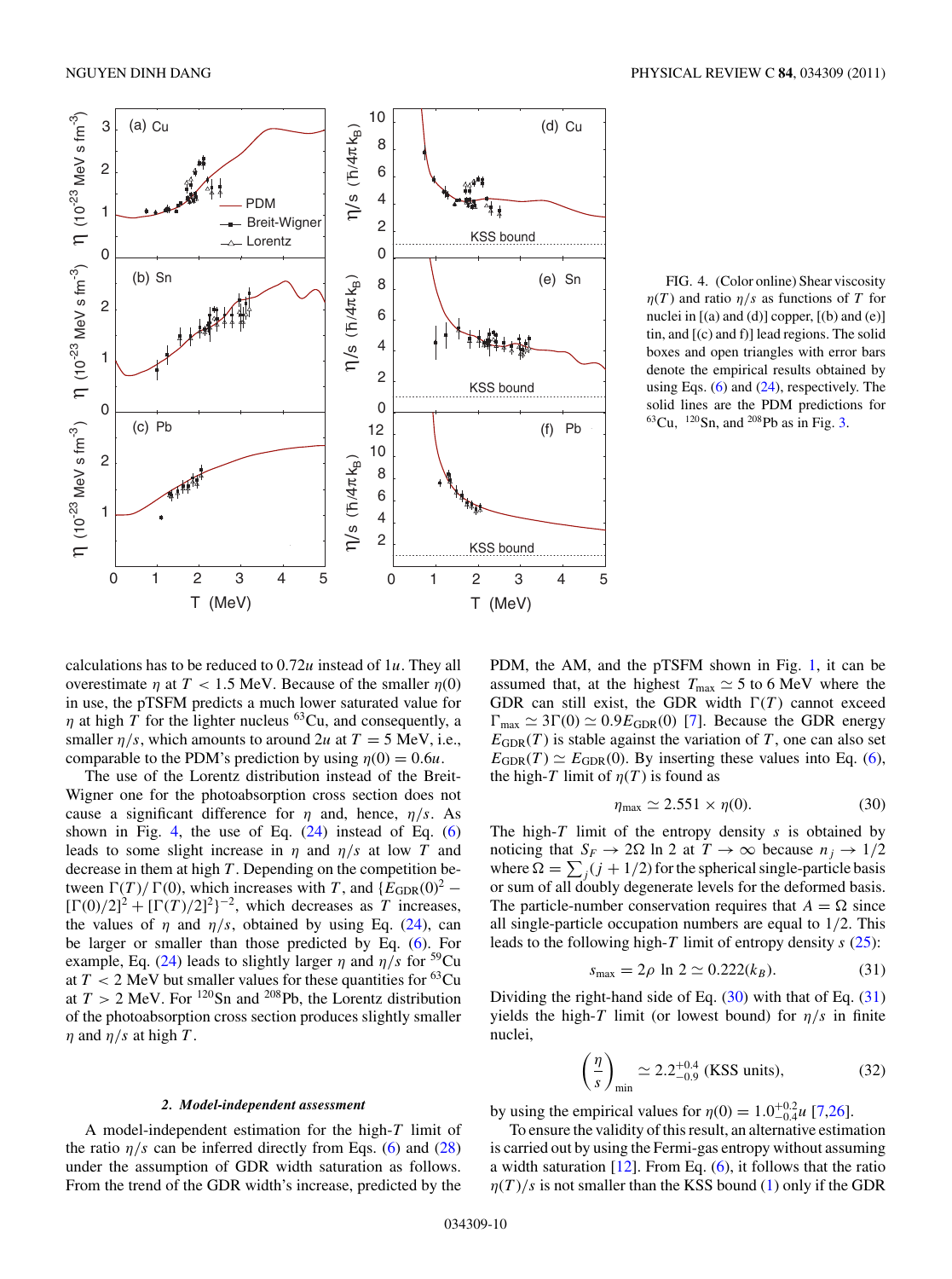<span id="page-10-0"></span>width  $\Gamma(T)$  takes the values between  $\Gamma_1 \leq \Gamma \leq \Gamma_2$ , where

$$
\Gamma_{1,2} = \eta(0) \frac{4E_{\text{GDR}}(0)^2 + \Gamma(0)^2}{2s K \Gamma(0)}
$$

$$
\times \left\{ 1 \pm \sqrt{1 - \left[ \frac{4s K \Gamma(0) E_{\text{GDR}}(T)}{\eta(0) (4 E_{\text{GDR}}(0)^2 + \Gamma(0)^2)} \right]^2} \right\},\
$$

$$
K = \frac{\hbar}{4\pi k_B}.
$$
(33)

By inserting the entropy density [\(25\)](#page-5-0) with *S* given by the Fermi-gas formula [\(29\)](#page-6-0) into Eq. (33), where the lower and upper bounds for *A/a* are taken equal to 8 and 13 (MeV), respectively, for finite hot nuclei [\[40,46\]](#page-11-0), one finds for  $\eta(0) = 1.0u$  that, at  $T = 6$  MeV, the GDR width  $\Gamma$  should be confined within the intervals  $1.3 \le \Gamma / \Gamma_0 \le 34.8$  for  $A/a = 8$  MeV and  $0.8 \le \Gamma/\Gamma_0 < 58$  for  $A/a = 13$  MeV. The values for  $\eta/s$ , found at the middle of these intervals with  $\Gamma/\Gamma_0 \simeq 18$  and 29.4, amount to  $\eta/s \simeq 1.76$  KSS units for  $A/a = 8$  MeV and 1.9 KSS units for  $A/a = 14$  MeV. By including the error bars produced by the lower and upper values of  $\eta(0)$  above, one finds

$$
\frac{\eta}{s} \simeq 1.79^{+0.04}_{-0.34} \quad \text{and} \quad 1.9^{+0.03}_{-0.15} \text{ (KSS units)} \tag{34}
$$

for  $A/a = 8$  and 14 MeV, respectively. The limit (34) turns out to be within the high- $T$  limit [\(32\)](#page-9-0).

## **V. CONCLUSIONS**

In the present paper, by using the Kubo relation and the FDT, the shear viscosity  $\eta$  and the ratio  $\eta/s$  have been extracted from the experimental systematics for the GDR widths in copper, tin, and lead regions at  $T \neq 0$  and have been compared with the theoretical predictions by four independent theoretical models. The calculations adopt the value  $\eta(0)$  =  $1.0^{+0.2}_{-0.4} \times u$  ( $u = 10^{-23}$  MeV s fm<sup>-3</sup>) as a parameter, which has been extracted by fitting the giant resonances at  $T = 0$  [7] and fission data  $[26]$ . The analysis of numerical calculations shows that the shear viscosity *η* increases between (0.5 and

2.5)*u* with increasing *T* from 0.5 up to  $T \approx 3{\text -}3.5$  MeV for  $\eta(0) = 1u$ . At higher *T*, the PDM, the AM, and the pTSFM predict a saturation, or, at least, a very slow increase in *η*, whereas, the FLDM show a continuously strong increase in *η* with *T*. At  $T = 5$  MeV, the PDM estimates  $\eta$  between around (1.3 and 3.5)*u*.

All theoretical models predict a decrease in the ratio *η/s* with increasing *T* up to  $T \simeq 2.5$  MeV. At higher *T*, the PDM, the AM, and the pTSFM show a continuous decrease in *η/s*, whereas, the FLDM predicts an increase in *η/s* with increasing *T*. The PDM best fits the empirical values for *η/s* extracted at  $0.7 \le T \le 3.2$  MeV for all three nuclei, <sup>63</sup>Cu, <sup>120</sup>Sn, and <sup>208</sup>Pb. At  $T = 5$  MeV, the values of  $\eta/s$ , predicted by the PDM, reach  $3^{+0.63}_{-1.2}$ ,  $2.8^{+0.5}_{-1.1}$ ,  $3.3^{+0.7}_{-1.3}$  KSS units for <sup>63</sup>Cu, <sup>120</sup>Sn, and <sup>208</sup>Pb, respectively. By combining these results with the model-independent estimation for the high-*T* limit of  $\eta/s$ , which is  $2.2^{+0.4}_{-0.9}$  KSS units, one can conclude that the value of  $\eta/s$  for medium and heavy nuclei at  $T = 5$  MeV is in between 1.3 and 4.0 KSS units, which is about three to five times smaller (and of much less uncertainty) than the value between 4 and 19 KSS units predicted by the FLDM for heavy nuclei where the same lower value  $n(0)$  = 0.6*u* was used. By using the same upper value  $\eta(0) = 2.5u$ as in Ref. [5], instead of  $\eta(0) = 1.2u$ , this interval for  $\eta/s$ becomes (1.3–8.3) KSS units, whose uncertainty of 7 KSS units is still smaller than that predicted by the FLDM (15 KSS units). This estimation also indicates that nucleons inside a hot nucleus at  $T = 5$  MeV have nearly the same ratio  $\eta/s$  as that of QGP, around 2 ∼ 3 KSS units, at *T >* 170 MeV discovered at RHIC and LHC.

#### **ACKNOWLEDGMENTS**

The numerical calculations were carried out by using the FORTRAN IMSL Library by Visual Numerics on the RIKEN Integrated Cluster of Clusters (RICC) system. Thanks are due to G. F. Bertsch and P. Danielewicz for stimulating discussions as well as to N. Quang Hung for assistance with numerical calculations.

- [1] (PHENIX Collaboration), K. Adcox *et al.*, [Nucl. Phys. A](http://dx.doi.org/10.1016/j.nuclphysa.2005.03.086) **757**, [184 \(2005\);](http://dx.doi.org/10.1016/j.nuclphysa.2005.03.086) B. B. Back *et al.*, *ibid.* **757**[, 28 \(2005\);](http://dx.doi.org/10.1016/j.nuclphysa.2005.03.084) (BRAHMS Collaboration), J. Arsene *et al.*, *ibid.* **757**[, 1 \(2005\);](http://dx.doi.org/10.1016/j.nuclphysa.2005.02.130) (STAR Collaboration), J. Adams *et al.*, *ibid.* **757**[, 102 \(2005\).](http://dx.doi.org/10.1016/j.nuclphysa.2005.03.085)
- [2] K. Arnold *et al.* (ALICE Collaboration), [Phys. Rev. Lett.](http://dx.doi.org/10.1103/PhysRevLett.105.252302) **105**, [252302 \(2010\);](http://dx.doi.org/10.1103/PhysRevLett.105.252302) G. Aad *et al.* (ATLAS Collaboration), *[ibid.](http://dx.doi.org/10.1103/PhysRevLett.105.252303)* **105**, [252303 \(2010\).](http://dx.doi.org/10.1103/PhysRevLett.105.252303)
- [3] P. K. Kovtun, D. T. Son, and A. O. Starinets, [Phys. Rev. Lett.](http://dx.doi.org/10.1103/PhysRevLett.94.111601) **94**[, 111601 \(2005\).](http://dx.doi.org/10.1103/PhysRevLett.94.111601)
- [4] T. Schäffer and D. Teaney, Rep. Prog. Phys. 72[, 126001 \(2009\);](http://dx.doi.org/10.1088/0034-4885/72/12/126001) E. Shuryak, Phys. **3**[, 105 \(2010\).](http://dx.doi.org/10.1103/Physics.3.105)
- [5] N. Auerbach and S. Shlomo, [Phys. Rev. Lett.](http://dx.doi.org/10.1103/PhysRevLett.103.172501) **103**, 172501 [\(2009\).](http://dx.doi.org/10.1103/PhysRevLett.103.172501)
- [6] V. M. Kolomietz and S. Shlomo, [Phys. Rep.](http://dx.doi.org/10.1016/j.physrep.2003.10.013) **390**, 133 [\(2004\).](http://dx.doi.org/10.1016/j.physrep.2003.10.013)
- [7] N. Auerbach and A. Yeverechyahu, [Ann. Phys. \(NY\)](http://dx.doi.org/10.1016/0003-4916(75)90042-1) **95**, 35 [\(1975\).](http://dx.doi.org/10.1016/0003-4916(75)90042-1)
- [8] A. Bracco *et al.*, [Phys. Rev. Lett.](http://dx.doi.org/10.1103/PhysRevLett.62.2080) **62**, 2080 (1989).
- [9] G. Enders *et al.*, [Phys. Rev. Lett.](http://dx.doi.org/10.1103/PhysRevLett.69.249) **69**, 249 (1992).
- [10] T. Baumann *et al.*, [Nucl. Phys. A](http://dx.doi.org/10.1016/S0375-9474(98)00197-3) **635**, 428 (1998).
- [11] P. Heckmann *et al.*, [Phys. Lett. B](http://dx.doi.org/10.1016/S0370-2693(03)00017-0) **555**, 43 (2003).
- [12] M. P. Kelly, K. A. Snover, J. P. S. van Schagen, M. Kicińska-Habior, and Z. Trznadel, [Phys. Rev. Lett.](http://dx.doi.org/10.1103/PhysRevLett.82.3404) **82**, 3404 (1999).
- [13] D. R. Chakrabarty, M. Thoennessen, N. Alamanos, and P. Paul, and S. Sen, [Phys. Rev. Lett.](http://dx.doi.org/10.1103/PhysRevLett.58.1092) **58**, 1092 (1987).
- [14] S. Shlomo and J. B. Natowitz, [Phys. Rev. C](http://dx.doi.org/10.1103/PhysRevC.44.2878) **44**, 2878 [\(1991\).](http://dx.doi.org/10.1103/PhysRevC.44.2878)
- [15] N. D. Dang and A. Arima, [Phys. Rev. Lett.](http://dx.doi.org/10.1103/PhysRevLett.80.4145) **80**, 4145 [\(1998\).](http://dx.doi.org/10.1103/PhysRevLett.80.4145)
- [16] N. Dinh Dang and A. Arima, [Nucl. Phys. A](http://dx.doi.org/10.1016/S0375-9474(98)00211-5) **636**, 427 [\(1998\).](http://dx.doi.org/10.1016/S0375-9474(98)00211-5)
- [17] N. D. Dang and A. Arima, Phys. Rev. C **68**[, 044303 \(2003\).](http://dx.doi.org/10.1103/PhysRevC.68.044303)
- [18] W. E. Ormand, P. F. Bortignon, R. A. Broglia, and A. Bracco, [Nucl. Phys. A](http://dx.doi.org/10.1016/S0375-9474(96)00464-2) **614**, 217 (1997).
- [19] D. Kusnezov, Y. Alhassid, and K. A. Snover, *[Phys. Rev. Lett.](http://dx.doi.org/10.1103/PhysRevLett.81.542)* **81**[, 542 \(1998\).](http://dx.doi.org/10.1103/PhysRevLett.81.542)